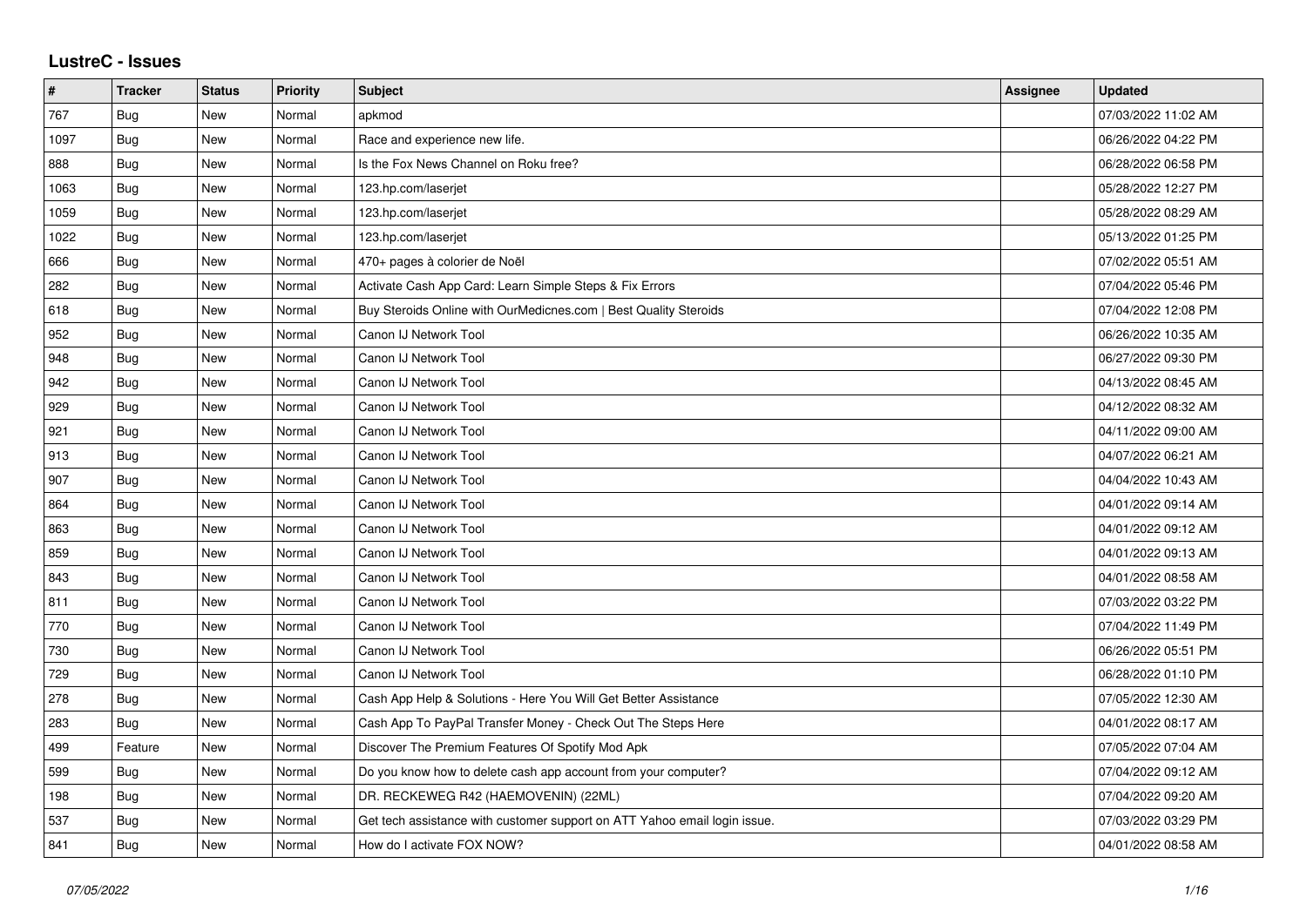| $\vert$ # | <b>Tracker</b> | <b>Status</b> | <b>Priority</b> | Subject                                                                                                                                      | Assignee | <b>Updated</b>      |
|-----------|----------------|---------------|-----------------|----------------------------------------------------------------------------------------------------------------------------------------------|----------|---------------------|
| 839       | <b>Bug</b>     | New           | Normal          | How do I activate FOX NOW?                                                                                                                   |          | 04/01/2022 08:58 AM |
| 76        | <b>Bug</b>     | New           | Normal          | Import error: Load error: imported node real_to_int declared in a regular Lustre file. File "include/conv.lusi", line 1,<br>characters 0-64: |          | 07/04/2022 06:10 PM |
| 947       | <b>Bug</b>     | <b>New</b>    | Normal          | is Disney Now and Disney Plus different?                                                                                                     |          | 04/14/2022 09:53 AM |
| 941       | Bug            | <b>New</b>    | Normal          | is Disney Now and Disney Plus different?                                                                                                     |          | 06/26/2022 12:10 PM |
| 886       | <b>Bug</b>     | New           | Normal          | Is the Fox News Channel on Roku free?                                                                                                        |          | 07/03/2022 07:14 PM |
| 840       | Bug            | <b>New</b>    | Normal          | Is Tubi really free and legal?                                                                                                               |          | 04/01/2022 08:58 AM |
| 289       | Bug            | <b>New</b>    | Normal          | Recover Yahoo Mail Forgotten Password - Explore Kanata Chinese                                                                               |          | 07/05/2022 03:04 AM |
| 192       | Bug            | New           | Normal          | The code Caffe                                                                                                                               |          | 05/09/2022 10:16 AM |
| 170       | Feature        | <b>New</b>    | Normal          | top mba colleges in bangalore                                                                                                                |          | 07/04/2022 02:46 AM |
| 889       | Bug            | New           | Normal          | What is Plex and how it's work?                                                                                                              |          | 04/01/2022 09:14 AM |
| 887       | Bug            | New           | Normal          | What is Plex and how it's work?                                                                                                              |          | 04/01/2022 09:16 AM |
| 946       | Bug            | <b>New</b>    | Normal          | What is Plex and Is Plex Legal?                                                                                                              |          | 06/26/2022 05:23 AM |
| 940       | <b>Bug</b>     | New           | Normal          | What is Plex and Is Plex Legal?                                                                                                              |          | 07/04/2022 07:54 PM |
| 228       | Bug            | <b>New</b>    | Normal          | Why Does Cash App Transaction Failed? - Here Is the Answer                                                                                   |          | 07/05/2022 12:57 AM |
| 1007      | <b>Bug</b>     | New           | Normal          | "ij.start canon                                                                                                                              |          | 05/18/2022 10:40 AM |
| 995       | Feature        | New           | Normal          | "ij.start canon                                                                                                                              |          | 06/27/2022 01:29 PM |
| 1068      | Bug            | <b>New</b>    | Normal          | 123.hp.com/laserjet                                                                                                                          |          | 05/31/2022 12:22 PM |
| 1046      | <b>Bug</b>     | New           | Normal          | 123.hp.com/laserjet                                                                                                                          |          | 05/24/2022 10:46 AM |
| 997       | Bug            | <b>New</b>    | Normal          | 123.hp.com/laserjet                                                                                                                          |          | 06/28/2022 09:48 AM |
| 193       | Bug            | <b>New</b>    | Normal          | 18% Discount on Homeopathic medicines                                                                                                        |          | 07/03/2022 01:02 PM |
| 1126      | <b>Bug</b>     | <b>New</b>    | Normal          | 1PLSD                                                                                                                                        |          | 06/25/2022 09:36 AM |
| 807       | <b>Bug</b>     | <b>New</b>    | Normal          | 1v1Battle is a strategic action 'Build and shoot' game                                                                                       |          | 06/27/2022 06:52 AM |
| 265       | <b>Bug</b>     | New           | Normal          | 3 Faq's On Downloading To Your Apple Ipod                                                                                                    |          | 07/04/2022 11:04 AM |
| 1029      | Bug            | New           | Normal          | 5 Reasons Why People Love Coloring Pages?                                                                                                    |          | 05/16/2022 11:53 AM |
| 504       | <b>Bug</b>     | <b>New</b>    | Normal          | A beginner should always look for online Java assignment help!                                                                               |          | 07/05/2022 12:09 AM |
| 735       | <b>Bug</b>     | New           | Normal          | A quick fix of how to get money back from cash app stocks                                                                                    |          | 07/04/2022 06:49 PM |
| 145       | <b>Bug</b>     | New           | Normal          | abdulbaissagar                                                                                                                               |          | 07/03/2022 04:29 PM |
| 142       | Feature        | New           | Normal          | About ashimary hair                                                                                                                          |          | 07/01/2022 10:53 PM |
| 156       | Bug            | New           | Normal          | Access old cash app account                                                                                                                  |          | 04/01/2022 08:00 AM |
| 230       | <b>Bug</b>     | New           | Normal          | Add Money To Cash App Card - Auto Cash Apps                                                                                                  |          | 07/02/2022 12:57 AM |
| 116       | Bug            | New           | Normal          | aertaeyg                                                                                                                                     |          | 07/04/2022 11:37 AM |
| 184       | <b>Bug</b>     | New           | Normal          | Affordable Business Writing Services                                                                                                         |          | 07/03/2022 12:08 AM |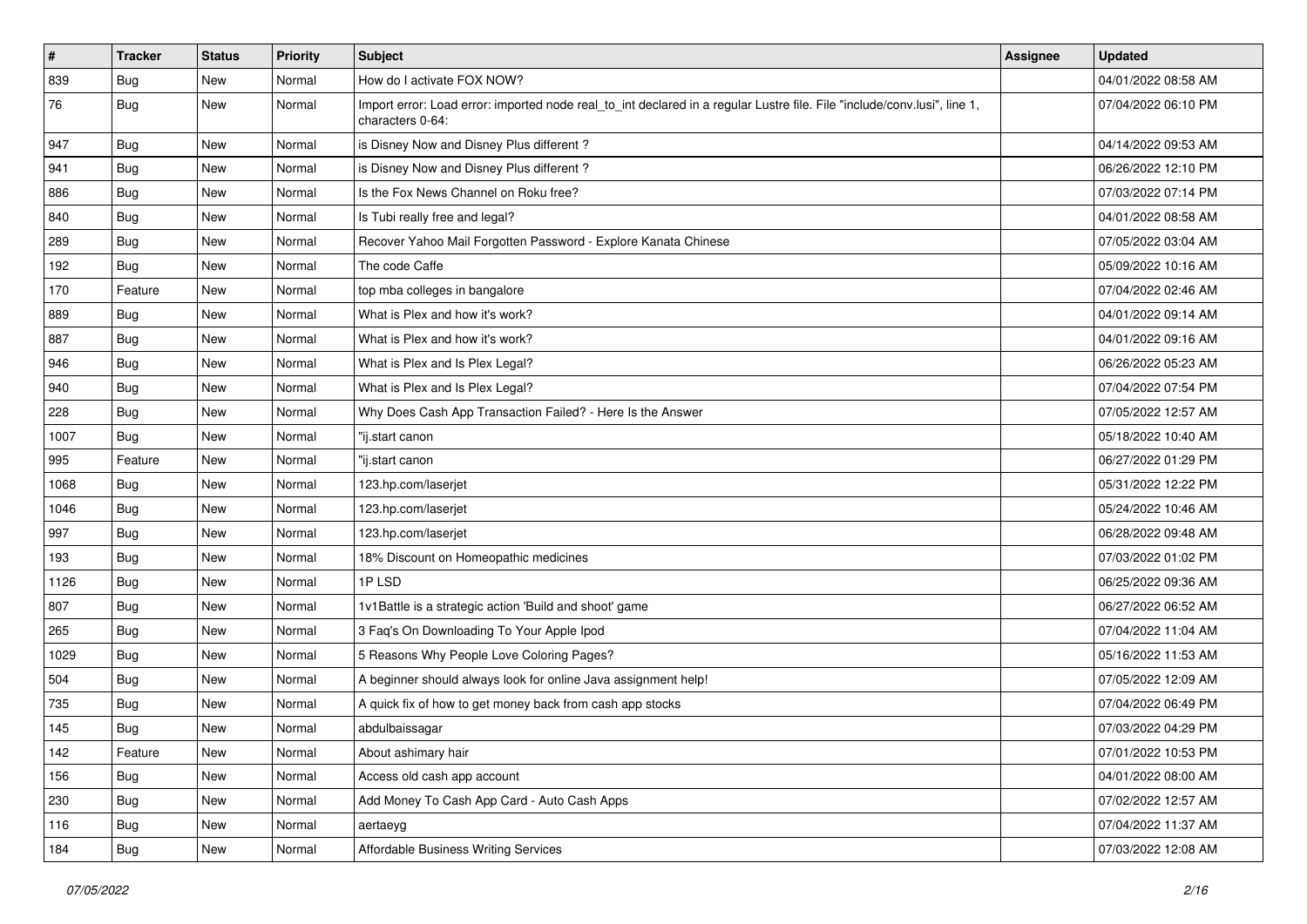| $\vert$ # | <b>Tracker</b> | <b>Status</b> | <b>Priority</b> | Subject                                                                   | Assignee | <b>Updated</b>      |
|-----------|----------------|---------------|-----------------|---------------------------------------------------------------------------|----------|---------------------|
| 122       | <b>Bug</b>     | New           | Normal          | <b>AFL Live Stream</b>                                                    |          | 04/01/2022 07:55 AM |
| 239       | <b>Bug</b>     | New           | Normal          | Algunas características más de Choices MOD APK                            |          | 07/04/2022 06:59 PM |
| 286       | Bug            | New           | Normal          | All About Cash App Transfer Fail Problems                                 |          | 04/01/2022 07:49 AM |
| 284       | Bug            | New           | Normal          | All About Cash App Transfer Fail Problems                                 |          | 07/03/2022 05:22 PM |
| 190       | <b>Bug</b>     | New           | Normal          | All About Cash App Transfer Fail Problems                                 |          | 07/04/2022 02:50 PM |
| 175       | Feature        | New           | Normal          | All About Cash App Transfer Fail Problems                                 |          | 07/04/2022 05:44 PM |
| 911       | Bug            | New           | Normal          | Aluminum Windows & Doors                                                  |          | 04/06/2022 08:10 PM |
| 476       | Feature        | New           | High            | <b>American Airlines Reservations</b>                                     |          | 07/04/2022 09:51 AM |
| 233       | Bug            | New           | Normal          | Anauthorsway.com: My User Experience                                      |          | 06/27/2022 12:02 PM |
| 660       | <b>Bug</b>     | New           | Normal          | Anchovies Nutrition Facts And Health Benefits                             |          | 04/01/2022 09:40 AM |
| 918       | <b>Bug</b>     | New           | Normal          | Antivirus for IOS                                                         |          | 06/16/2022 10:36 PM |
| 760       | Bug            | New           | Normal          | apkmod                                                                    |          | 06/27/2022 04:13 PM |
| 519       | <b>Bug</b>     | New           | Normal          | Are you finding online UK Assignment writers?                             |          | 07/05/2022 01:36 AM |
| 273       | Bug            | New           | High            | assignment help online                                                    |          | 04/01/2022 08:17 AM |
| 787       | <b>Bug</b>     | New           | Normal          | <b>Assured Assignment Help</b>                                            |          | 07/04/2022 06:28 AM |
| 302       | Bug            | New           | Normal          | Auto Electrical Repair Services in Norcross GA                            |          | 07/04/2022 04:34 PM |
| 297       | <b>Bug</b>     | New           | Normal          | Auto Lighting Installation Services in Norcross GA                        |          | 04/01/2022 07:21 AM |
| 396       | Bug            | New           | Normal          | Auto Transport Services in Annapolis MD                                   |          | 04/01/2022 07:15 AM |
| 372       | <b>Bug</b>     | New           | Normal          | Auto Transport Services in Arlington County VA                            |          | 07/03/2022 11:31 PM |
| 360       | Bug            | New           | Normal          | Auto Transport Services in Baltimore MD                                   |          | 04/01/2022 07:13 AM |
| 378       | Bug            | New           | Normal          | Auto Transport Services in Fairfax VA                                     |          | 04/01/2022 07:17 AM |
| 384       | <b>Bug</b>     | New           | Normal          | Auto Transport Services in McLean VA                                      |          | 04/01/2022 07:17 AM |
| 402       | Bug            | New           | Normal          | Auto Transport Services in Potomac MD                                     |          | 04/01/2022 07:47 AM |
| 390       | <b>Bug</b>     | New           | Normal          | Auto Transport Services in Sterling VA                                    |          | 04/01/2022 07:16 AM |
| 366       | <b>Bug</b>     | New           | Normal          | Auto Transport Services in Washington DC                                  |          | 04/01/2022 07:12 AM |
| 491       | Feature        | New           | Normal          | Automatically download and paste Reddit wallpapers into Windows           |          | 07/05/2022 08:08 AM |
| 958       | <b>Bug</b>     | New           | Normal          | Avail Cash app support service to know Sutton bank cash app number        |          | 07/04/2022 11:36 AM |
| 702       | <b>Bug</b>     | New           | Normal          | Avail Chime Customer Service to know How To Get Chime Bank Statement      |          | 07/04/2022 05:58 AM |
| 731       | <b>Bug</b>     | New           | Normal          | Avail Of Cash App Customer Service If Unable To Down Cash App Mobile App? |          | 06/25/2022 08:36 PM |
| 954       | Bug            | New           | Normal          | AZ Screen Recorder Mod                                                    |          | 07/04/2022 10:08 PM |
| 191       | <b>Bug</b>     | New           | Normal          | <b>B2B Branding</b>                                                       |          | 07/02/2022 07:53 AM |
| 989       | <b>Bug</b>     | New           | Normal          | Barewoods Wax Cigar                                                       |          | 07/04/2022 07:09 AM |
| 146       | Bug            | New           | Normal          | bayabais                                                                  |          | 07/04/2022 10:04 PM |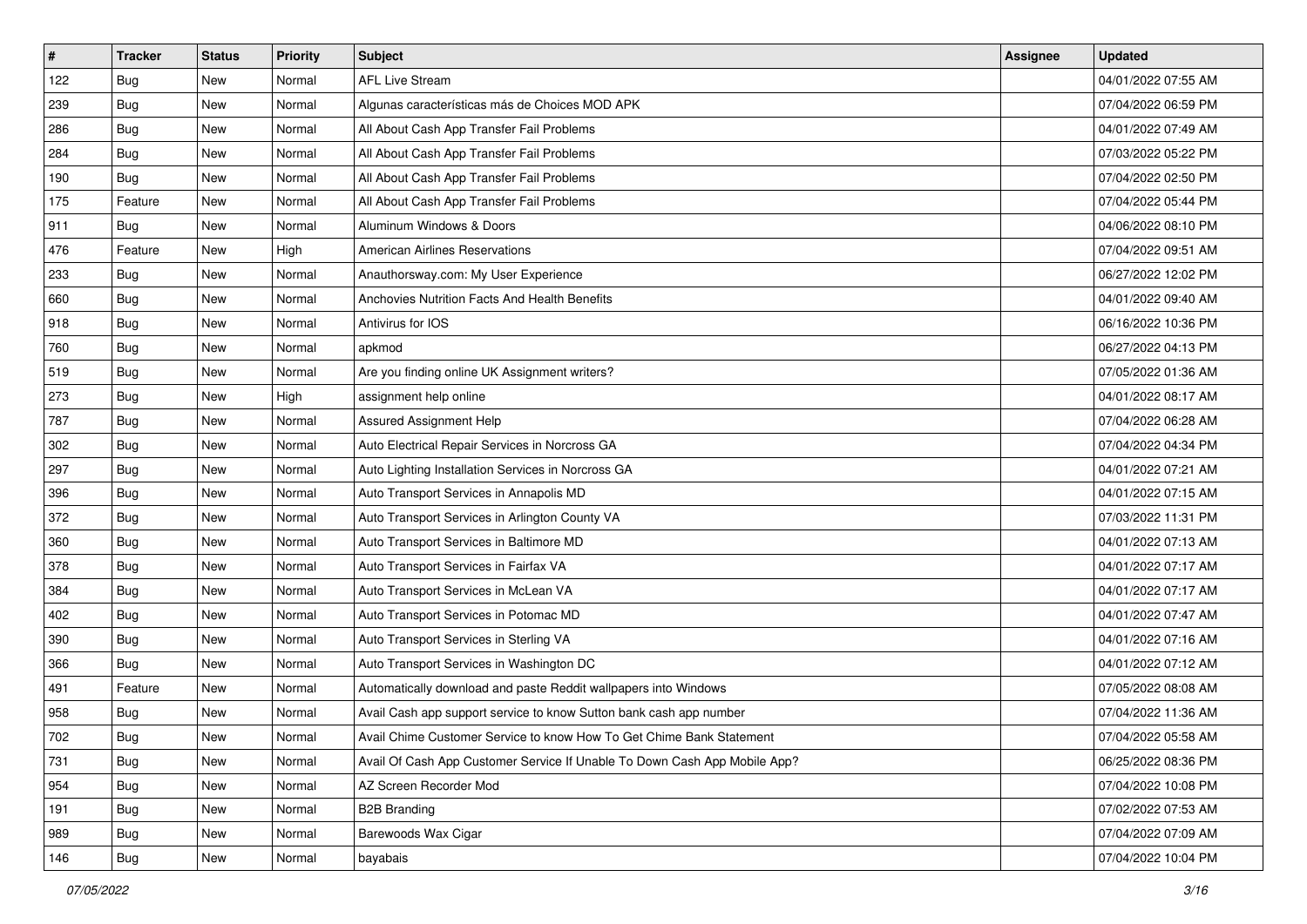| $\vert$ # | <b>Tracker</b> | <b>Status</b> | <b>Priority</b> | Subject                                                                          | Assignee | <b>Updated</b>      |
|-----------|----------------|---------------|-----------------|----------------------------------------------------------------------------------|----------|---------------------|
| 247       | <b>Bug</b>     | New           | Normal          | best 4 Channel Amp                                                               |          | 07/05/2022 07:06 AM |
| 786       | <b>Bug</b>     | New           | Normal          | Best Assignment Help in Australia & UK                                           |          | 07/02/2022 01:03 PM |
| 254       | Feature        | New           | Normal          | best ayurvedic treatment for psoriasis                                           |          | 04/01/2022 08:13 AM |
| 545       | Feature        | New           | Normal          | <b>Best Canvas Print Company</b>                                                 |          | 06/30/2022 05:39 PM |
| 255       | Feature        | New           | Normal          | best doctor for psoriasis                                                        |          | 07/05/2022 02:47 AM |
| 879       | Feature        | New           | Normal          | Best Garage Door Repair in Massachusetts                                         |          | 04/01/2022 09:16 AM |
| 257       | Bug            | New           | Normal          | Best latte machines                                                              |          | 07/04/2022 01:54 PM |
| 586       | Bug            | New           | Normal          | Best Modifications For Your Mobile Phone                                         |          | 07/04/2022 11:55 AM |
| 1050      | Feature        | New           | Normal          | Best Smart Phone Repair in Delhi                                                 |          | 05/25/2022 10:33 AM |
| 741       | Bug            | New           | Normal          | <b>Blockchain Technology Solutions</b>                                           |          | 07/05/2022 07:25 AM |
| 202       | <b>Bug</b>     | New           | Normal          | blonde wig                                                                       |          | 07/03/2022 04:47 AM |
| 143       | Bug            | New           | Normal          | Bob lace front wigs                                                              |          | 07/05/2022 07:09 AM |
| 179       | Bug            | New           | Normal          | body wave                                                                        |          | 04/01/2022 08:41 AM |
| 299       | <b>Bug</b>     | New           | Normal          | Brake Caliper Painting Services in Norcross GA                                   |          | 04/01/2022 07:20 AM |
| 831       | <b>Bug</b>     | New           | Normal          | Build and shoot                                                                  |          | 05/29/2022 04:47 PM |
| 1052      | Bug            | New           | Normal          | Build Now GG is a new battle royale game.                                        |          | 05/26/2022 04:24 AM |
| 835       | Bug            | New           | Normal          | Build your strong army with Taming io                                            |          | 04/01/2022 08:59 AM |
| 557       | Feature        | New           | Normal          | <b>Business Law Assignment Help</b>                                              |          | 07/03/2022 06:40 AM |
| 621       | Bug            | New           | Normal          | Buy All Modafinil & Armodafinil Tablets @Buy Modafinil US                        |          | 07/03/2022 06:05 AM |
| 611       | Feature        | New           | Normal          | Buy All Modafinil & Armodafinil Tablets @Buy Modafinil US                        |          | 07/04/2022 03:51 PM |
| 616       | <b>Bug</b>     | New           | Normal          | Buy Anavar Tablets   Anavar For Sale in USA, UK & Australia                      |          | 07/03/2022 10:14 PM |
| 613       | Bug            | New           | Normal          | Buy Aspadol 100mg Tab Online in US, UK, AU   Erospharmacy                        |          | 07/05/2022 07:31 AM |
| 494       | Bug            | New           | Normal          | <b>Buy Discussion Post</b>                                                       |          | 07/04/2022 08:09 PM |
| 635       | <b>Bug</b>     | New           | Normal          | Buy Steroids Online with OurMedicnes.com   Best Quality Steroids                 |          | 07/04/2022 04:39 PM |
| 924       | Bug            | New           | Normal          | buy tec 9                                                                        |          | 04/11/2022 02:54 PM |
| 634       | Bug            | New           | Normal          | Buy Vidalista Tablets (Tadalafil) at [\$25 OFF + Free Shipping] Vidalistatablets |          | 07/04/2022 02:31 AM |
| 617       | <b>Bug</b>     | New           | Normal          | Buy Vidalista Tablets (Tadalafil) at [\$25 OFF + Free Shipping] Vidalistatablets |          | 07/03/2022 12:57 PM |
| 1131      | Bug            | New           | Normal          | Calculatrice Forex pour calculer les paramètres de la copie des transactions     |          | 06/29/2022 07:24 PM |
| 259       | <b>Bug</b>     | New           | Normal          | call center services                                                             |          | 07/04/2022 04:03 AM |
| 690       | Bug            | New           | Normal          | campervan hire                                                                   |          | 07/02/2022 07:35 AM |
| 1044      | <b>Bug</b>     | New           | Normal          | Can I Disapprove If Random Person Sent Me Money On Cash App?                     |          | 05/26/2022 03:51 PM |
| 964       | Bug            | New           | Normal          | Can I Fix Cash App Transfer Failed Issues By Adding Sufficient Funds?            |          | 07/03/2022 11:10 PM |
| 1136      | <b>Bug</b>     | New           | Normal          | Can I Talk To A Live Person At Facebook? Clarify Concerns Effectively            |          | 07/01/2022 08:10 AM |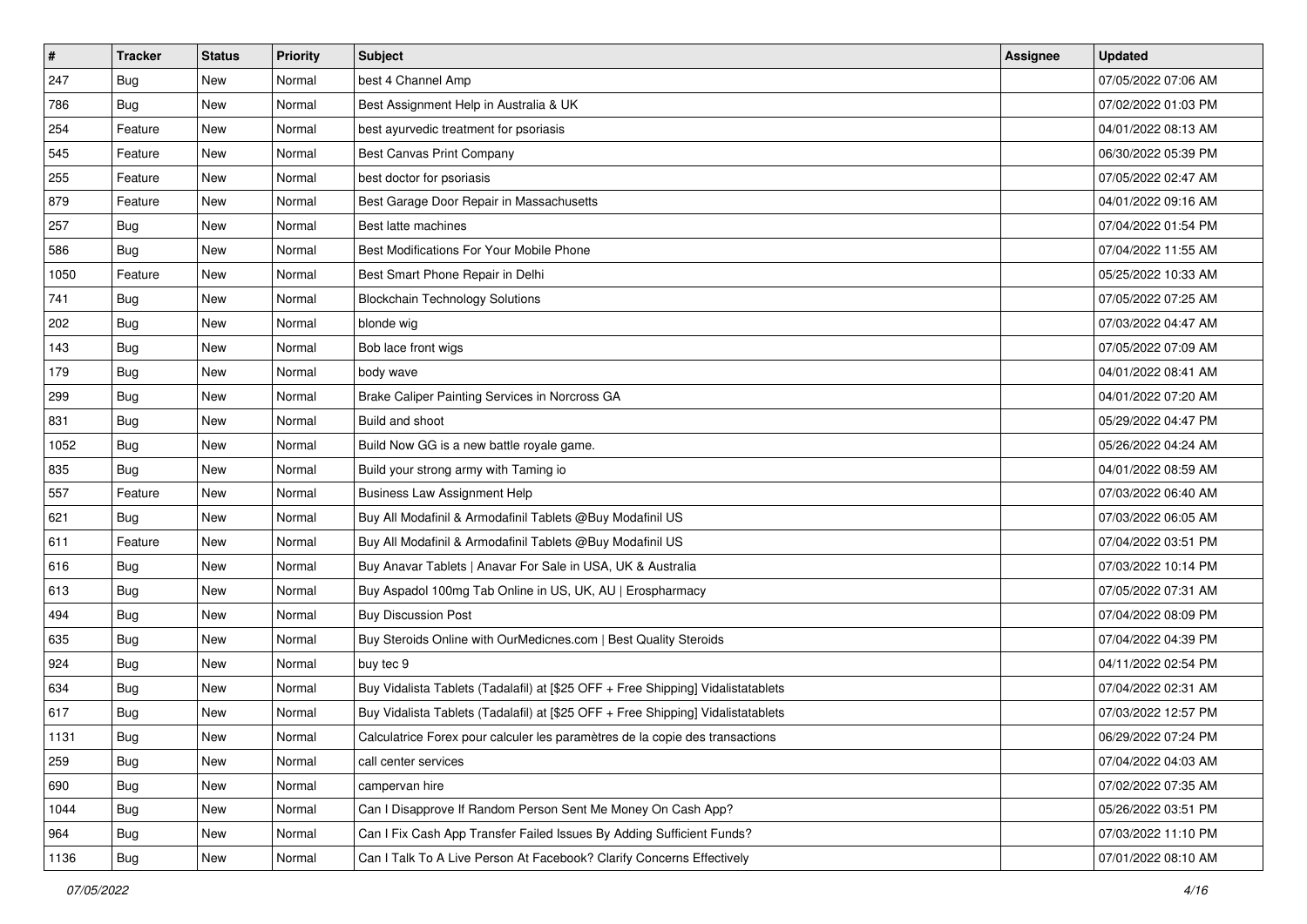| $\vert$ # | <b>Tracker</b> | <b>Status</b> | <b>Priority</b> | <b>Subject</b>                                                  | Assignee | <b>Updated</b>      |
|-----------|----------------|---------------|-----------------|-----------------------------------------------------------------|----------|---------------------|
| 522       | Feature        | New           | Normal          | Can You Check App Limits, If Cash app won't let me send money?  |          | 07/02/2022 01:00 AM |
| 865       | Bug            | New           | Normal          | Canon IJ Printer Utility                                        |          | 05/18/2022 07:24 PM |
| 951       | Bug            | New           | Normal          | Canon.com/ijsetup                                               |          | 06/27/2022 07:56 PM |
| 944       | Feature        | New           | Normal          | Canon.com/ijsetup                                               |          | 06/27/2022 09:46 AM |
| 847       | Feature        | New           | Normal          | Canon.com/ijsetup                                               |          | 04/01/2022 09:08 AM |
| 845       | Feature        | New           | Normal          | canon.com/ijsetup                                               |          | 04/01/2022 08:58 AM |
| 813       | Feature        | New           | Normal          | Canon.com/ijsetup                                               |          | 06/28/2022 05:15 PM |
| 812       | Feature        | New           | Normal          | canon.com/ijsetup                                               |          | 07/04/2022 08:21 PM |
| 298       | <b>Bug</b>     | New           | Normal          | Car Stereo Installation Services in Norcross GA                 |          | 04/01/2022 07:20 AM |
| 354       | Bug            | New           | Normal          | Car Upholstery Cleaning Services in Chesapeake VA               |          | 04/01/2022 07:14 AM |
| 338       | <b>Bug</b>     | New           | Normal          | Car Upholstery Cleaning Services in Norfolk VA                  |          | 04/01/2022 07:23 AM |
| 323       | <b>Bug</b>     | New           | Normal          | Car Upholstery Cleaning Services in Virginia Beach VA           |          | 04/01/2022 07:26 AM |
| 303       | Bug            | New           | Normal          | Car Wrapping Services in Norcross GA                            |          | 04/01/2022 07:22 AM |
| 408       | <b>Bug</b>     | New           | Normal          | Carpet Cleaning Boston MA                                       |          | 04/01/2022 07:47 AM |
| 424       | <b>Bug</b>     | New           | Normal          | Carpet Cleaning Brookline MA                                    |          | 04/01/2022 07:45 AM |
| 457       | Bug            | New           | Normal          | Carpet Cleaning Medford MA                                      |          | 07/03/2022 12:15 AM |
| 433       | <b>Bug</b>     | New           | Normal          | Carpet Cleaning Newton MA                                       |          | 04/01/2022 07:50 AM |
| 449       | Bug            | New           | Normal          | Carpet Cleaning Quincy MA                                       |          | 04/01/2022 07:48 AM |
| 340       | <b>Bug</b>     | New           | Normal          | Carpet Cleaning Services in Chesapeake VA                       |          | 04/01/2022 07:23 AM |
| 325       | Bug            | New           | Normal          | Carpet Cleaning Services in Norfolk VA                          |          | 04/01/2022 07:26 AM |
| 307       | <b>Bug</b>     | New           | Normal          | Carpet Cleaning Services in Virginia Beach VA                   |          | 04/01/2022 07:19 AM |
| 416       | <b>Bug</b>     | New           | Normal          | Carpet Cleaning Somerville MA                                   |          | 04/01/2022 07:46 AM |
| 441       | Bug            | New           | Normal          | Carpet Cleaning Watertown MA                                    |          | 06/02/2022 06:00 PM |
| 465       | <b>Bug</b>     | New           | Normal          | Carpet Cleaning Westchester MA                                  |          | 07/03/2022 08:55 PM |
| 341       | <b>Bug</b>     | New           | Normal          | Carpet Repairing Services in Chesapeake VA                      |          | 04/01/2022 07:23 AM |
| 326       | Bug            | New           | Normal          | Carpet Repairing Services in Norfolk VA                         |          | 04/01/2022 07:26 AM |
| 308       | <b>Bug</b>     | New           | Normal          | Carpet Repairing Services in Virginia Beach VA                  |          | 04/01/2022 07:19 AM |
| 775       | Bug            | New           | Normal          | cash app                                                        |          | 02/14/2022 08:20 AM |
| 227       | Bug            | New           | Normal          | Cash App Help & Solutions - Here You Will Get Better Assistance |          | 06/25/2022 11:21 PM |
| 895       | <b>Bug</b>     | New           | Normal          | Cash App Scams                                                  |          | 06/18/2022 02:36 PM |
| 1057      | Bug            | New           | Normal          | <b>CCPlay Education Edition APK</b>                             |          | 06/07/2022 04:07 AM |
| 838       | <b>Bug</b>     | New           | Normal          | Celebrity Hunter Mod apk - Como instalá-lo                      |          | 04/01/2022 08:58 AM |
| 507       | <b>Bug</b>     | New           | Normal          | central.bitdefender.com                                         |          | 07/04/2022 01:26 PM |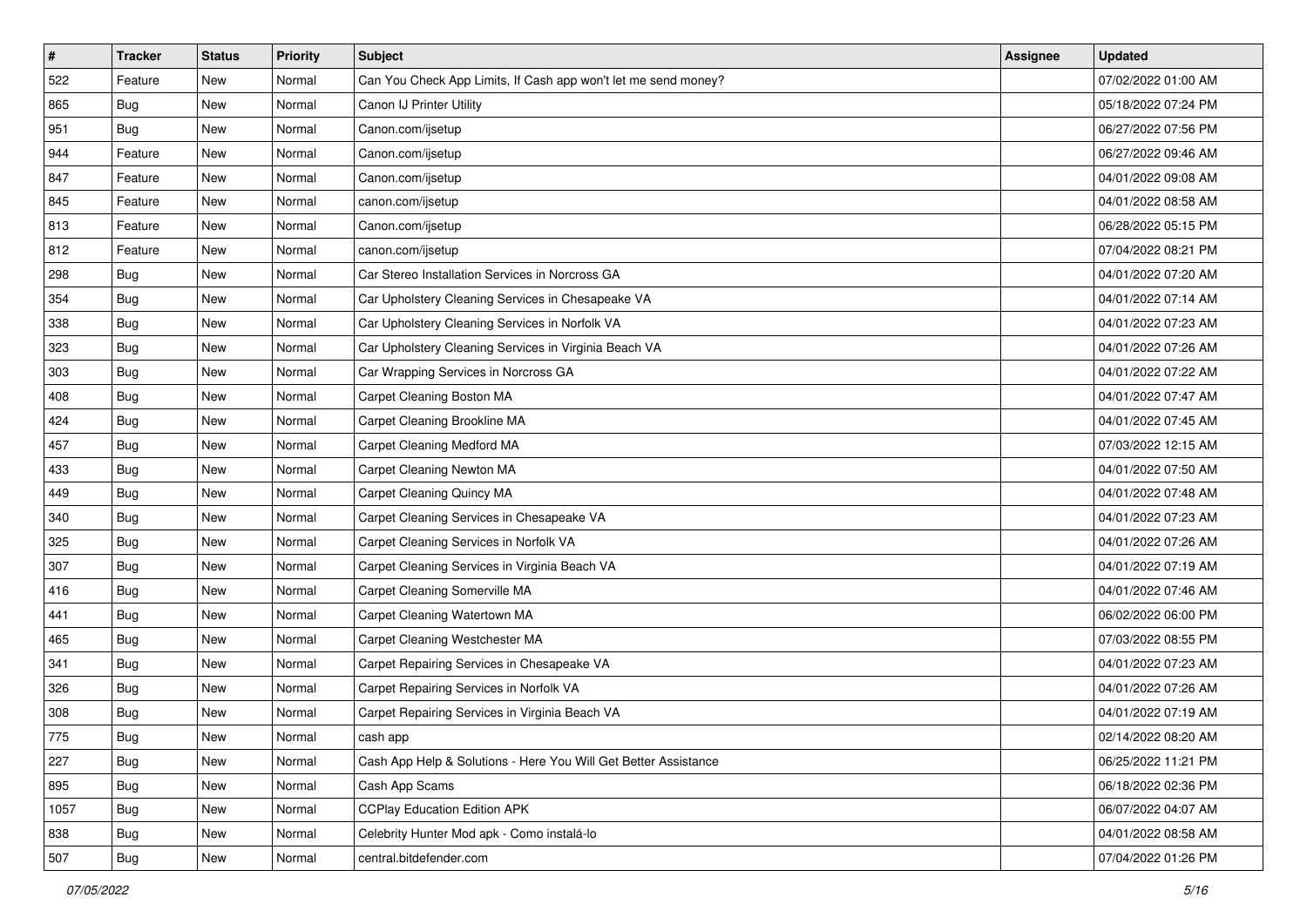| $\vert$ # | <b>Tracker</b> | <b>Status</b> | <b>Priority</b> | Subject                                                        | Assignee | <b>Updated</b>      |
|-----------|----------------|---------------|-----------------|----------------------------------------------------------------|----------|---------------------|
| 493       | Feature        | New           | High            | chainsaw dance                                                 |          | 07/05/2022 12:34 AM |
| 1102      | <b>Bug</b>     | New           | Normal          | Charlottesville Travel Guide?                                  |          | 07/04/2022 12:20 PM |
| 206       | Bug            | New           | Low             | <b>Cheap Electric Bikes</b>                                    |          | 07/02/2022 07:46 AM |
| 487       | Bug            | New           | Normal          | Cheap Fake Dunks                                               |          | 07/05/2022 03:36 AM |
| 610       | Feature        | New           | Normal          | CheapestMedsShop 100% Safe Medicines Online in USA UK & AUS.   |          | 07/04/2022 06:12 PM |
| 632       | <b>Bug</b>     | New           | Normal          | CheapestMedsShop   100% Safe Medicines Online in UK & AUS.     |          | 07/02/2022 05:41 AM |
| 622       | Bug            | New           | Normal          | CheapestMedsShop   100% Safe Medicines Online in UK & AUS.     |          | 07/04/2022 10:26 PM |
| 615       | Bug            | New           | Normal          | CheapestMedsShop   100% Safe Medicines Online in USA UK & AUS. |          | 07/03/2022 01:09 AM |
| 769       | Bug            | New           | Normal          | check my cash app                                              |          | 07/04/2022 06:14 AM |
| 1002      | Bug            | New           | Normal          | Chemistry Assignment Help                                      |          | 06/04/2022 09:58 AM |
| 650       | <b>Bug</b>     | New           | Normal          | <b>Cherries Health Benefits</b>                                |          | 07/01/2022 03:20 PM |
| 832       | Bug            | New           | Normal          | Choque Royale Mod Apk                                          |          | 04/01/2022 08:59 AM |
| 553       | Bug            | New           | Normal          | Cinema HD APK - Free Movie Enjoyment App on Android            |          | 07/03/2022 03:58 PM |
| 1071      | <b>Bug</b>     | New           | Normal          | Cinema HD Review - Cinemahdy2.net                              |          | 06/21/2022 06:54 PM |
| 201       | Bug            | New           | Normal          | closure wig                                                    |          | 07/04/2022 03:28 PM |
| 657       | Bug            | New           | Normal          | Coconut Nutrition Facts And Health Benefits                    |          | 07/04/2022 11:24 AM |
| 1083      | <b>Bug</b>     | New           | Normal          | coin base review                                               |          | 06/11/2022 09:13 AM |
| 646       | Feature        | New           | Normal          | Collaborative Research Group                                   |          | 06/29/2022 09:46 AM |
| 189       | Bug            | New           | Normal          | <b>College Biology Writing Services</b>                        |          | 07/03/2022 03:15 PM |
| 827       | Bug            | New           | Normal          | Come To Know The Required Steps To Unlock Cash App Account     |          | 04/01/2022 08:59 AM |
| 782       | <b>Bug</b>     | New           | Normal          | Comment faire une sonnerie téléphonique                        |          | 07/05/2022 01:35 AM |
| 413       | Bug            | New           | Normal          | Commercial Floor Cleaning Boston MA                            |          | 04/01/2022 07:45 AM |
| 430       | Bug            | New           | Normal          | Commercial Floor Cleaning Brookline MA                         |          | 04/01/2022 07:50 AM |
| 462       | <b>Bug</b>     | New           | Normal          | Commercial Floor Cleaning Medford MA                           |          | 04/01/2022 07:32 AM |
| 438       | Bug            | New           | Normal          | Commercial Floor Cleaning Newton MA                            |          | 04/01/2022 07:50 AM |
| 454       | Bug            | New           | Normal          | Commercial Floor Cleaning Quincy MA                            |          | 06/02/2022 05:59 PM |
| 421       | <b>Bug</b>     | New           | Normal          | Commercial Floor Cleaning Somerville MA                        |          | 04/01/2022 07:46 AM |
| 446       | I Bug          | New           | Normal          | Commercial Floor Cleaning Watertown MA                         |          | 04/01/2022 07:49 AM |
| 470       | <b>Bug</b>     | New           | Normal          | Commercial Floor Cleaning Westchester MA                       |          | 07/03/2022 01:36 PM |
| 614       | Bug            | New           | Normal          | Como baixar o MOD APK no celular                               |          | 07/05/2022 04:08 AM |
| 874       | Bug            | New           | Normal          | Cómo descargar Minecraft Apk                                   |          | 06/26/2022 08:01 AM |
| 700       | <b>Bug</b>     | New           | Normal          | Cómo descargar Poppy Playtime                                  |          | 04/01/2022 09:30 AM |
| 754       | <b>Bug</b>     | New           | Normal          | Cómo descargar tonos gratis de teléfono celular                |          | 06/26/2022 01:56 PM |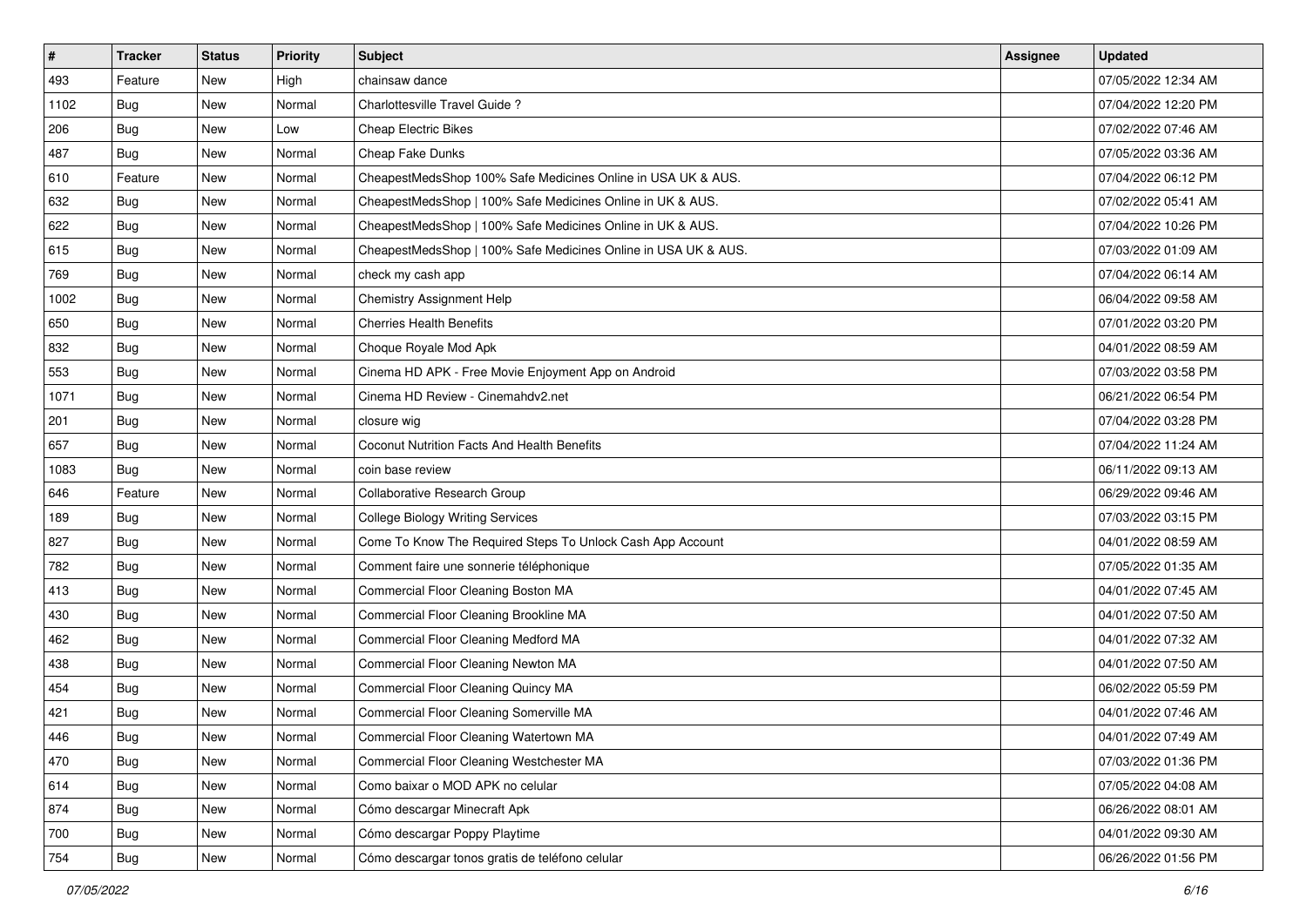| $\sharp$ | <b>Tracker</b> | <b>Status</b> | <b>Priority</b> | Subject                                                                      | Assignee | <b>Updated</b>      |
|----------|----------------|---------------|-----------------|------------------------------------------------------------------------------|----------|---------------------|
| 721      | <b>Bug</b>     | New           | Normal          | Cómo instalar un Mod Apk                                                     |          | 07/03/2022 04:55 PM |
| 132      | <b>Bug</b>     | <b>New</b>    | Normal          | concrete-everything                                                          |          | 07/04/2022 10:12 AM |
| 698      | Feature        | New           | Normal          | Connect with cash app representative to ask about cash app flip scam         |          | 07/05/2022 05:46 AM |
| 1124     | <b>Bug</b>     | New           | Normal          | Cookie clicker unblocked                                                     |          | 06/24/2022 05:14 AM |
| 1122     | <b>Bug</b>     | <b>New</b>    | Normal          | Count the number of words on the Microsoft Word application in the phone     |          | 06/23/2022 04:19 AM |
| 1041     | Bug            | New           | Normal          | Count words in Word on the computer                                          |          | 05/27/2022 02:16 PM |
| 133      | <b>Bug</b>     | New           | Normal          | craftlabs                                                                    |          | 07/04/2022 06:33 PM |
| 647      | Feature        | New           | Normal          | <b>Cranberry Health Benefits</b>                                             |          | 07/02/2022 10:13 AM |
| 750      | Bug            | New           | Normal          | Create a Report Template                                                     |          | 07/04/2022 04:40 PM |
| 1073     | Bug            | <b>New</b>    | Normal          | Cricut Design Space                                                          |          | 07/01/2022 06:20 AM |
| 1067     | <b>Bug</b>     | New           | Normal          | Cricut.com/setup                                                             |          | 05/31/2022 12:19 PM |
| 1062     | Bug            | New           | Normal          | Cricut.com/setup                                                             |          | 05/28/2022 12:26 PM |
| 1061     | Bug            | <b>New</b>    | Normal          | Cricut.com/setup                                                             |          | 05/28/2022 12:24 PM |
| 1058     | <b>Bug</b>     | <b>New</b>    | Normal          | Cricut.com/setup                                                             |          | 05/28/2022 08:28 AM |
| 1045     | <b>Bug</b>     | <b>New</b>    | Normal          | Cricut.com/setup                                                             |          | 05/24/2022 10:45 AM |
| 1021     | Bug            | New           | Normal          | Cricut.com/setup                                                             |          | 05/26/2022 12:21 AM |
| 1020     | <b>Bug</b>     | New           | Normal          | Cricut.com/setup                                                             |          | 05/13/2022 11:14 AM |
| 1019     | <b>Bug</b>     | <b>New</b>    | Normal          | Cricut.com/setup                                                             |          | 05/13/2022 11:13 AM |
| 1012     | <b>Bug</b>     | New           | Normal          | Cricut.com/setup                                                             |          | 05/11/2022 11:30 AM |
| 1006     | <b>Bug</b>     | <b>New</b>    | Normal          | Cricut.com/setup                                                             |          | 05/10/2022 01:22 PM |
| 996      | Bug            | New           | Normal          | Cricut.com/setup                                                             |          | 06/27/2022 07:12 AM |
| 994      | Feature        | <b>New</b>    | Normal          | Cricut.com/setup                                                             |          | 07/04/2022 09:23 AM |
| 714      | Bug            | <b>New</b>    | Normal          | Cuevana 3 Premium - Enjoy Your Favorite Movies and TV Shows on Your Smart TV |          | 07/04/2022 08:46 PM |
| 912      | <b>Bug</b>     | New           | Normal          | Cuphead Mobile Game Review                                                   |          | 06/09/2022 10:14 AM |
| 144      | Bug            | New           | Normal          | curly bob lace front wigs                                                    |          | 06/26/2022 01:44 PM |
| 169      | <b>Bug</b>     | New           | Normal          | CV Maker - UAE CV Writing Agency                                             |          | 07/05/2022 06:56 AM |
| 628      | <b>Bug</b>     | New           | Normal          | CV reviewing services!                                                       |          | 07/04/2022 11:33 PM |
| 1085     | Feature        | New           | Normal          | dcvghdcc asgdvgd dveduqwv ajdhvwd                                            |          | 06/09/2022 03:46 PM |
| 1076     | Bug            | New           | Normal          | DedicatedHosting4u                                                           |          | 06/11/2022 09:15 AM |
| 592      | Bug            | New           | Normal          | Deezer Premium APK - Baixe músicas de qualquer lugar do mundo de graça       |          | 07/04/2022 10:43 AM |
| 978      | <b>Bug</b>     | New           | Normal          | Delamore Lodge is a place to stay.                                           |          | 06/27/2022 04:57 AM |
| 1051     | <b>Bug</b>     | New           | Normal          | Dental Supplies USA                                                          |          | 06/11/2022 09:20 PM |
| 242      | Feature        | New           | Normal          | Descripción de Torque Pro MOD APK para Android                               |          | 07/04/2022 04:46 AM |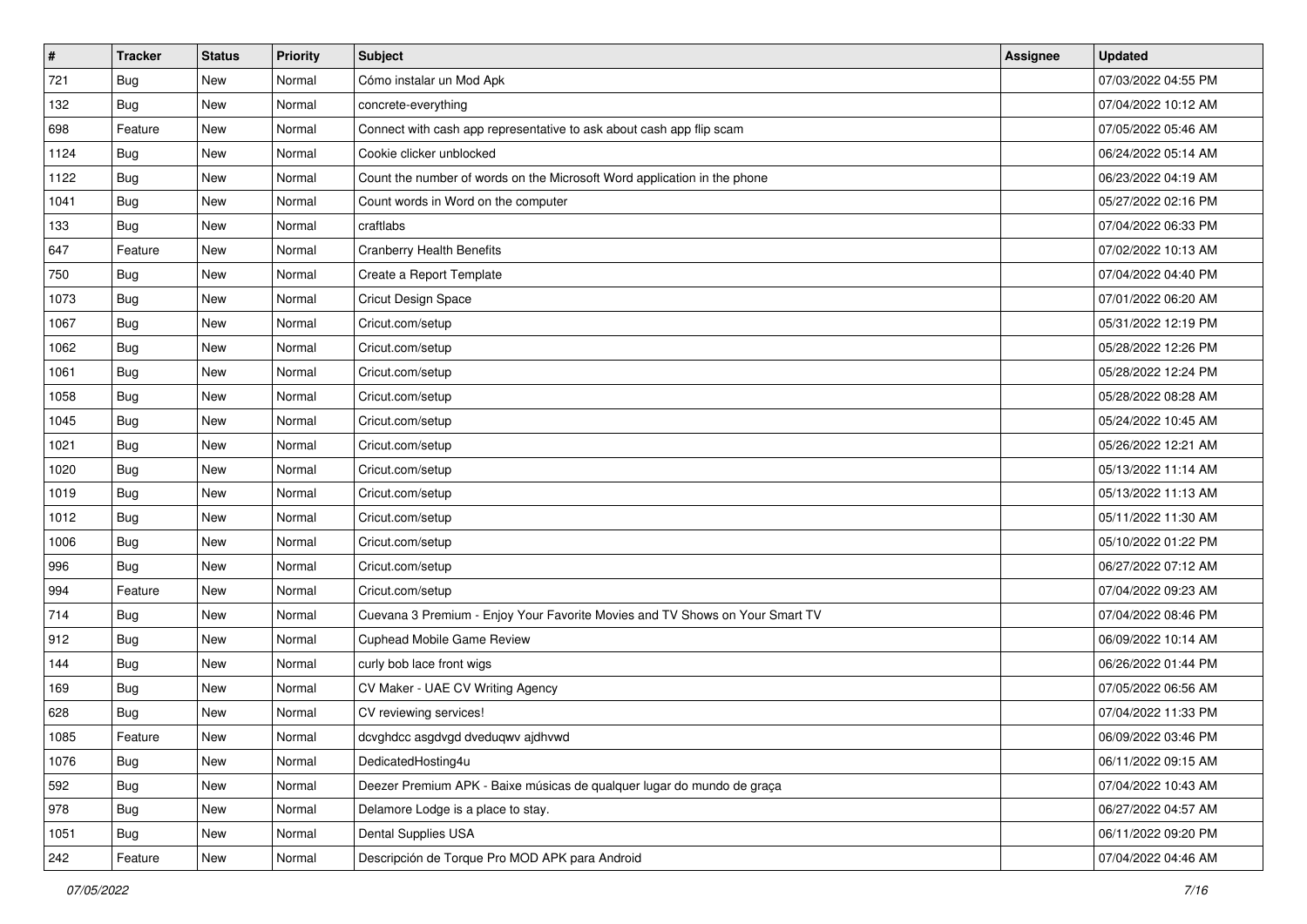| $\pmb{\#}$ | <b>Tracker</b> | <b>Status</b> | <b>Priority</b> | <b>Subject</b>                                                          | Assignee | <b>Updated</b>      |
|------------|----------------|---------------|-----------------|-------------------------------------------------------------------------|----------|---------------------|
| 161        | Bug            | <b>New</b>    | Normal          | dfdrtyuio                                                               |          | 07/03/2022 07:58 PM |
| 166        | Bug            | New           | Normal          | dfgbd                                                                   |          | 04/01/2022 07:57 AM |
| 165        | Bug            | New           | Normal          | dfgbd                                                                   |          | 04/01/2022 07:57 AM |
| 164        | <b>Bug</b>     | New           | Normal          | dfgbd                                                                   |          | 07/04/2022 08:12 AM |
| 128        | Bug            | New           | Normal          | dfgbd                                                                   |          | 07/04/2022 07:13 PM |
| 150        | Bug            | New           | Normal          | dfgh                                                                    |          | 07/03/2022 02:15 PM |
| 158        | Bug            | New           | Normal          | dfghj zcvgh                                                             |          | 06/27/2022 07:28 AM |
| 149        | Bug            | New           | Normal          | dftgy                                                                   |          | 07/02/2022 01:22 PM |
| 724        | Bug            | New           | Normal          | Dial Chime Customer support number for a quick response                 |          | 07/05/2022 03:36 AM |
| 684        | <b>Bug</b>     | New           | Normal          | Difference between paper map and online map                             |          | 07/04/2022 05:03 AM |
| 174        | Feature        | New           | Normal          | Digital Marketing Philadelphia                                          |          | 07/04/2022 03:52 PM |
| 717        | Bug            | New           | Normal          | Disney Plus Apk - Watch Movies and TV Shows on Your Device              |          | 07/04/2022 05:53 PM |
| 315        | <b>Bug</b>     | New           | Normal          | Dissertation help UK                                                    |          | 07/02/2022 08:51 AM |
| 539        | Bug            | New           | Normal          | Do you want to know how to activate cash card through phone number?     |          | 04/01/2022 09:25 AM |
| 516        | Bug            | New           | Normal          | Does Cash App Help To Get Cash App Refund Without Any Interruption?     |          | 06/29/2022 05:12 PM |
| 833        | Bug            | New           | Normal          | Does Direct Deposit Hit Chime- seek Chime Customer Service              |          | 04/01/2022 08:59 AM |
| 682        | <b>Bug</b>     | New           | Normal          | Does Facebook customer service live chat allow to speak with someone?   |          | 07/03/2022 03:46 AM |
| 676        | Bug            | New           | Normal          | Does Facebook customer service live chat allow to speak with someone?   |          | 04/01/2022 09:39 AM |
| 822        | Bug            | New           | Normal          | Dowload Your Boyfriend Game                                             |          | 07/04/2022 11:40 AM |
| 876        | <b>Bug</b>     | New           | Normal          | Download Full-Size Profile Pictures of Your Favorite Users With InstaDP |          | 04/01/2022 09:12 AM |
| 1034       | <b>Bug</b>     | New           | Normal          | Download Teaching Feeling For Android                                   |          | 05/20/2022 09:25 AM |
| 734        | Bug            | New           | Normal          | DR. STRANGE: Multiverse of Scheduling Madness!                          |          | 06/28/2022 07:07 AM |
| 795        | Bug            | New           | Normal          | Drift Boss - Exciting Race                                              |          | 06/26/2022 06:32 PM |
| 1081       | Feature        | New           | Normal          | drift boss- the best driftitng game                                     |          | 06/15/2022 05:56 AM |
| 581        | <b>Bug</b>     | <b>New</b>    | Normal          | E-Learning Course Help                                                  |          | 07/04/2022 09:23 AM |
| 910        | Bug            | <b>New</b>    | Normal          | Each content looks unisize or not formated                              |          | 04/06/2022 11:21 AM |
| 347        | <b>Bug</b>     | <b>New</b>    | Normal          | Eco/Green Cleaning Services in Chesapeake VA                            |          | 07/05/2022 12:57 AM |
| 332        | <b>Bug</b>     | <b>New</b>    | Normal          | Eco/Green Cleaning Services in Norfolk VA                               |          | 04/01/2022 07:25 AM |
| 317        | Bug            | <b>New</b>    | Normal          | Eco/Green Cleaning Services in Virginia Beach VA                        |          | 07/02/2022 12:39 PM |
| 949        | Bug            | <b>New</b>    | Normal          | <b>Educational Games</b>                                                |          | 06/15/2022 09:11 PM |
| 708        | <b>Bug</b>     | <b>New</b>    | Normal          | Efficient ways to proceed with the cash app dispute process?            |          | 06/29/2022 10:24 AM |
| 655        | Bug            | <b>New</b>    | Normal          | <b>Eggplant Health Benefits</b>                                         |          | 07/05/2022 02:34 AM |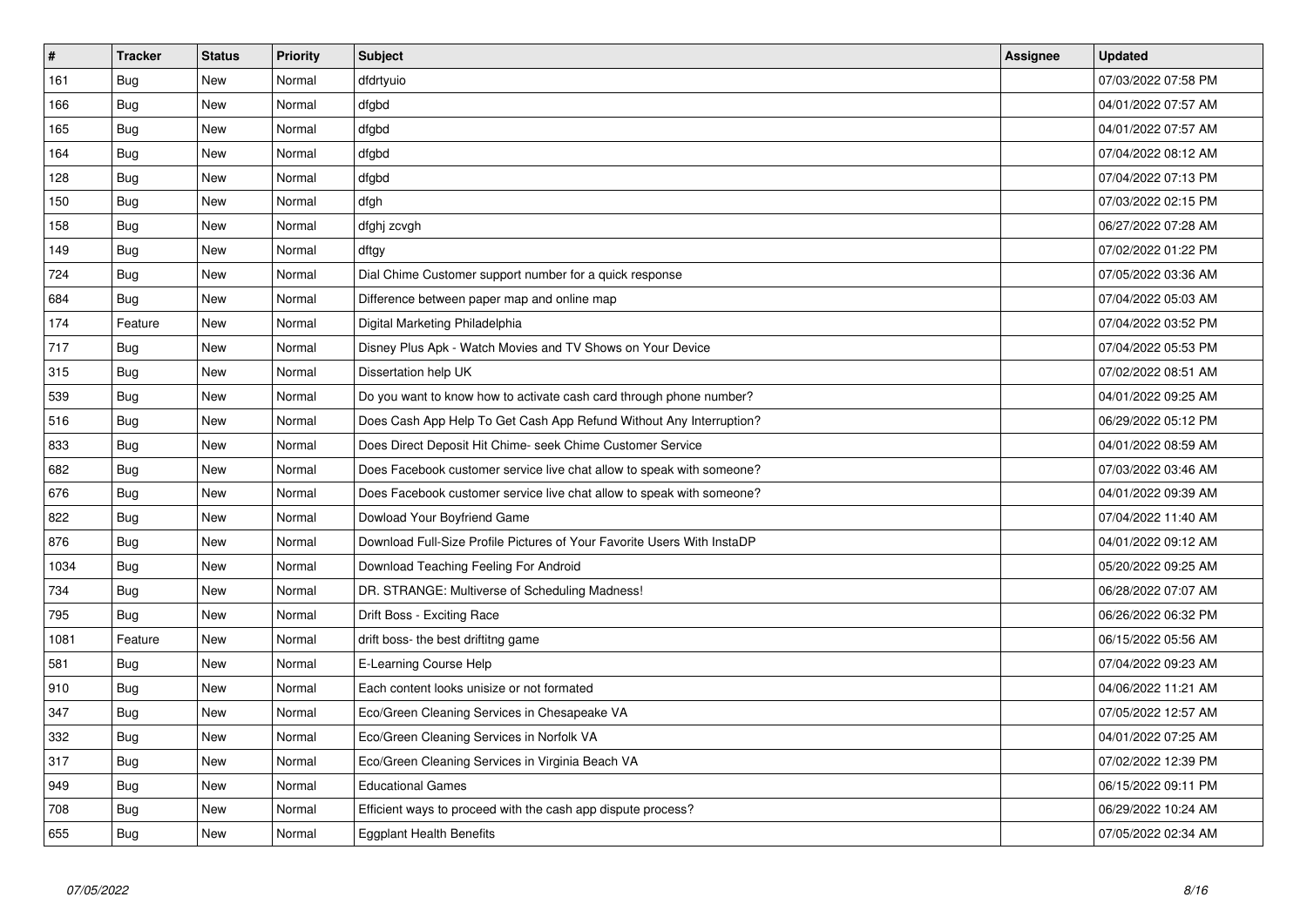| #    | <b>Tracker</b> | <b>Status</b> | <b>Priority</b> | Subject                                                                                                                                                                                                                                                               | Assignee | <b>Updated</b>      |
|------|----------------|---------------|-----------------|-----------------------------------------------------------------------------------------------------------------------------------------------------------------------------------------------------------------------------------------------------------------------|----------|---------------------|
| 593  | <b>Bug</b>     | New           | Normal          | Eiffel Spark Ultimate C2 SN series is a fully synthetic range of advanced performance engine oils blended in high<br>performance fully synthetic (PAO - polyalphaolefin) basestocks fortified with advanced technology additive system,<br>specifically formulated to |          | 07/05/2022 01:19 AM |
| 1092 | Bug            | New           | Normal          | Ellison Estate Vineyard                                                                                                                                                                                                                                               |          | 06/20/2022 12:03 PM |
| 351  | Bug            | <b>New</b>    | Normal          | Emergency Cleaning Services in Chesapeake VA                                                                                                                                                                                                                          |          | 04/01/2022 07:14 AM |
| 350  | Bug            | New           | Normal          | Emergency Cleaning Services in Chesapeake VA                                                                                                                                                                                                                          |          | 04/01/2022 07:14 AM |
| 335  | Bug            | New           | Normal          | Emergency Cleaning Services in Norfolk VA                                                                                                                                                                                                                             |          | 04/01/2022 07:24 AM |
| 320  | Bug            | New           | Normal          | Emergency Cleaning Services in Virginia Beach VA                                                                                                                                                                                                                      |          | 04/01/2022 07:27 AM |
| 1075 | Feature        | New           | Low             | Enjoy Free Services Of Toomics Mod APK For Android                                                                                                                                                                                                                    |          | 06/03/2022 10:00 AM |
| 561  | <b>Bug</b>     | New           | Normal          | Enjoy the Full YouTube Premium Experience With YouTube Premium Membership                                                                                                                                                                                             |          | 07/03/2022 07:38 AM |
| 1117 | Bug            | New           | Normal          | Equal Words - Word search game for PC and Windows Phone                                                                                                                                                                                                               |          | 06/29/2022 04:58 AM |
| 692  | Bug            | New           | Normal          | Esports 888b                                                                                                                                                                                                                                                          |          | 07/02/2022 11:10 AM |
| 220  | Feature        | New           | Normal          | essay writing services                                                                                                                                                                                                                                                |          | 06/26/2022 04:55 PM |
| 75   | <b>Bug</b>     | New           | Normal          | exception File "checks/algebraicLoop.ml", line 368, characters 16-22: Assertion failed                                                                                                                                                                                |          | 07/04/2022 11:30 AM |
| 877  | Feature        | New           | Normal          | <b>Exness Broker Review</b>                                                                                                                                                                                                                                           |          | 04/01/2022 09:12 AM |
| 573  | Bug            | New           | Normal          | Experimente lo mejor en la aplicación Apk de juegos gratis                                                                                                                                                                                                            |          | 07/03/2022 10:36 AM |
| 135  | Bug            | New           | Normal          | factspress                                                                                                                                                                                                                                                            |          | 04/01/2022 07:52 AM |
| 258  | Bug            | New           | Normal          | Fake Nike Dunk High AMBUSH Deep Royal                                                                                                                                                                                                                                 |          | 07/05/2022 03:26 AM |
| 497  | Bug            | New           | Normal          | Fake Nike Dunk Low Off-White Lot 50                                                                                                                                                                                                                                   |          | 07/04/2022 02:01 PM |
| 256  | Bug            | New           | Normal          | <b>Fake Travis Scott Shoes</b>                                                                                                                                                                                                                                        |          | 04/01/2022 08:12 AM |
| 977  | Bug            | New           | Normal          | Fans of the Old Country will like this book.                                                                                                                                                                                                                          |          | 07/04/2022 06:54 AM |
| 272  | Feature        | New           | Normal          | Fashion                                                                                                                                                                                                                                                               |          | 07/05/2022 07:06 AM |
| 271  | Feature        | New           | Normal          | Fashion                                                                                                                                                                                                                                                               |          | 07/02/2022 01:43 PM |
| 268  | Bug            | New           | Normal          | Fashionj                                                                                                                                                                                                                                                              |          | 04/01/2022 08:20 AM |
| 154  | <b>Bug</b>     | <b>New</b>    | Normal          | fdgyyrut gyrtrw                                                                                                                                                                                                                                                       |          | 06/27/2022 01:21 AM |
| 915  | Bug            | New           | Normal          | Finance dissertation writing                                                                                                                                                                                                                                          |          | 04/07/2022 09:22 AM |
| 1091 | <b>Bug</b>     | New           | Normal          | Find family fun indoors and outdoors in the Jungfrau Region                                                                                                                                                                                                           |          | 06/14/2022 09:33 AM |
| 985  | <b>Bug</b>     | New           | Normal          | Find out the vitality of Facebook Phone Number:                                                                                                                                                                                                                       |          | 06/27/2022 05:39 AM |
| 316  | Bug            | New           | Normal          | Finden Sie den besten Klingelton für Ihr Telefon                                                                                                                                                                                                                      |          | 07/04/2022 09:17 AM |
| 983  | Bug            | New           | Normal          | Finding issue in tekken 3 game?                                                                                                                                                                                                                                       |          | 06/28/2022 03:26 AM |
| 214  | Feature        | <b>New</b>    | Normal          | Five Christmas Apps For Apple Users                                                                                                                                                                                                                                   |          | 07/04/2022 11:35 AM |
| 982  | <b>Bug</b>     | New           | Normal          | Five sites that let you download free scenarios for your iPhone                                                                                                                                                                                                       |          | 05/07/2022 09:34 PM |
| 213  | Bug            | New           | Normal          | fix HP Notebook Missing Operating System Error Message                                                                                                                                                                                                                |          | 04/01/2022 08:53 AM |
| 1133 | <b>Bug</b>     | New           | Normal          | Flagle, what is it?                                                                                                                                                                                                                                                   |          | 06/30/2022 10:37 AM |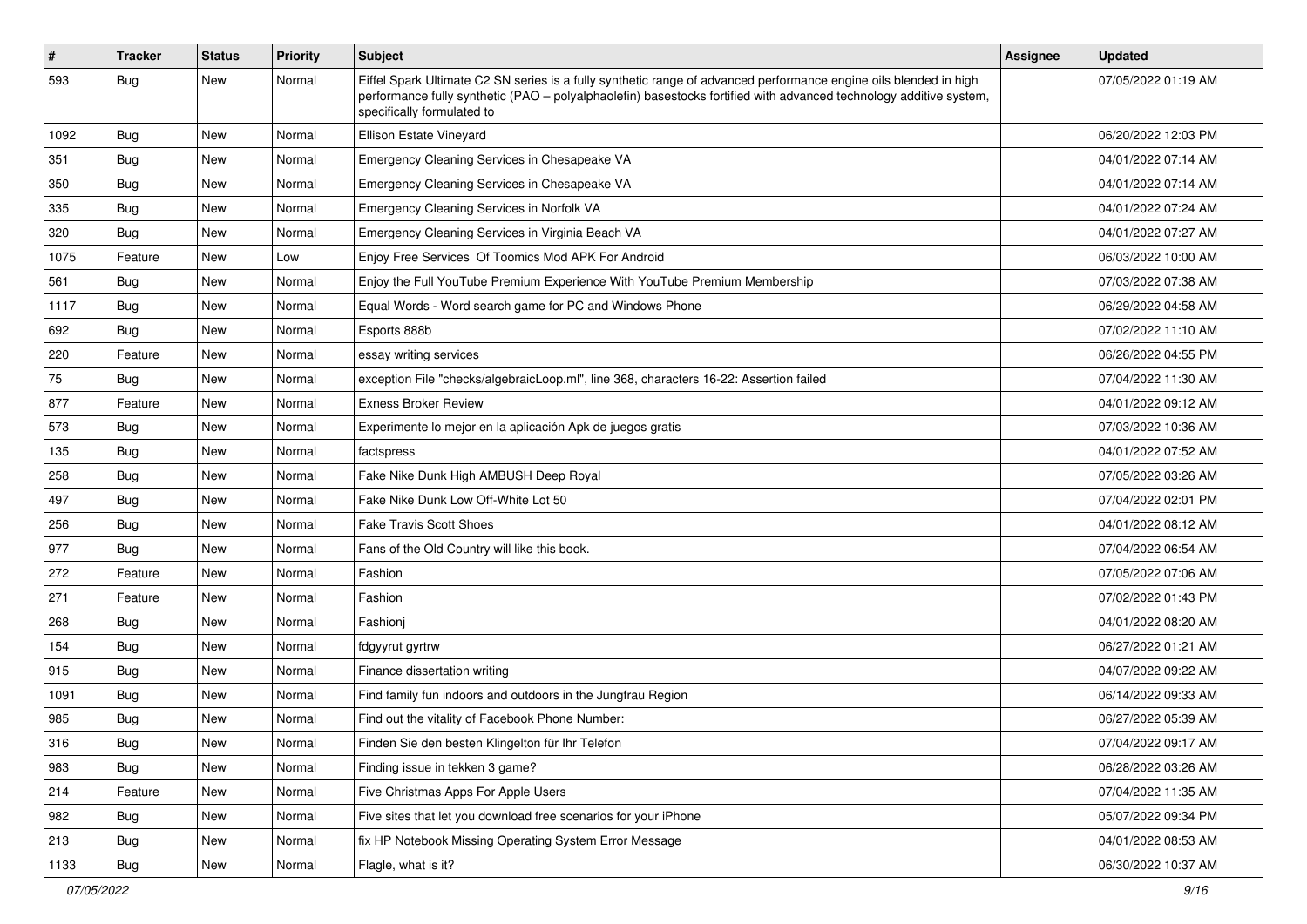| $\vert$ # | <b>Tracker</b> | <b>Status</b> | Priority | <b>Subject</b>                                               | Assignee | <b>Updated</b>      |
|-----------|----------------|---------------|----------|--------------------------------------------------------------|----------|---------------------|
| 475       | <b>Bug</b>     | New           | Normal   | Floor Cleaning Arlington MA                                  |          | 06/29/2022 05:53 PM |
| 411       | <b>Bug</b>     | New           | Normal   | Floor Cleaning Boston MA                                     |          | 04/01/2022 07:47 AM |
| 427       | Bug            | New           | Normal   | Floor Cleaning Brookline MA                                  |          | 04/01/2022 07:46 AM |
| 460       | <b>Bug</b>     | New           | Normal   | Floor Cleaning Medford MA                                    |          | 07/05/2022 08:19 AM |
| 436       | <b>Bug</b>     | New           | Normal   | Floor Cleaning Newton MA                                     |          | 04/01/2022 07:50 AM |
| 452       | <b>Bug</b>     | New           | Normal   | Floor Cleaning Quincy MA                                     |          | 04/01/2022 07:48 AM |
| 419       | <b>Bug</b>     | New           | Normal   | Floor Cleaning Somerville MA                                 |          | 04/01/2022 07:46 AM |
| 444       | <b>Bug</b>     | New           | Normal   | Floor Cleaning Watertown MA                                  |          | 04/01/2022 07:49 AM |
| 468       | <b>Bug</b>     | New           | Normal   | Floor Cleaning Westchester MA                                |          | 06/27/2022 02:41 AM |
| 473       | Bug            | New           | Normal   | Floor Stripping Arlington MA                                 |          | 07/05/2022 02:30 AM |
| 409       | <b>Bug</b>     | New           | Normal   | Floor Stripping Boston MA                                    |          | 04/01/2022 07:47 AM |
| 425       | <b>Bug</b>     | New           | Normal   | Floor Stripping Brookline MA                                 |          | 04/01/2022 07:45 AM |
| 458       | Bug            | New           | Normal   | Floor Stripping Medford MA                                   |          | 04/01/2022 07:32 AM |
| 434       | <b>Bug</b>     | New           | Normal   | Floor Stripping Newton MA                                    |          | 04/01/2022 07:50 AM |
| 450       | <b>Bug</b>     | New           | Normal   | Floor Stripping Quincy MA                                    |          | 07/05/2022 01:16 AM |
| 417       | <b>Bug</b>     | New           | Normal   | Floor Stripping Somerville MA                                |          | 04/01/2022 07:46 AM |
| 442       | <b>Bug</b>     | New           | Normal   | Floor Stripping Watertown MA                                 |          | 04/01/2022 07:49 AM |
| 466       | <b>Bug</b>     | New           | Normal   | Floor Stripping Westchester MA                               |          | 07/03/2022 01:07 PM |
| 474       | <b>Bug</b>     | New           | Normal   | Floor Waxing Arlington MA                                    |          | 07/04/2022 02:14 PM |
| 410       | <b>Bug</b>     | New           | Normal   | Floor Waxing Boston MA                                       |          | 04/01/2022 07:47 AM |
| 426       | <b>Bug</b>     | New           | Normal   | Floor Waxing Brookline MA                                    |          | 04/01/2022 07:49 AM |
| 459       | <b>Bug</b>     | New           | Normal   | Floor Waxing Medford MA                                      |          | 04/01/2022 07:32 AM |
| 435       | Bug            | New           | Normal   | Floor Waxing Newton MA                                       |          | 04/01/2022 07:50 AM |
| 451       | <b>Bug</b>     | New           | Normal   | Floor Waxing Quincy MA                                       |          | 04/01/2022 07:48 AM |
| 418       | <b>Bug</b>     | New           | Normal   | Floor Waxing Somerville MA                                   |          | 04/01/2022 07:46 AM |
| 443       | <b>Bug</b>     | New           | Normal   | Floor Waxing Watertown MA                                    |          | 04/01/2022 07:51 AM |
| 467       | <b>Bug</b>     | New           | Normal   | Floor Waxing Westchester MA                                  |          | 04/01/2022 07:31 AM |
| 253       | Bug            | New           | Normal   | Florence Lawrence                                            |          | 07/03/2022 11:08 AM |
| 232       | Bug            | New           | Normal   | FM whatsapp messaging app.                                   |          | 06/27/2022 10:04 AM |
| 956       | Bug            | New           | Normal   | FNF Free Mods Online                                         |          | 06/25/2022 09:59 PM |
| 774       | Bug            | New           | Normal   | Follow proper initiatives                                    |          | 07/05/2022 06:06 AM |
| 765       | <b>Bug</b>     | New           | Normal   | Follow proper initiatives to check my cash app               |          | 07/04/2022 07:06 PM |
| 590       | <b>Bug</b>     | New           | Normal   | Follow proper initiatives to check my cash app card balance: |          | 07/03/2022 11:23 PM |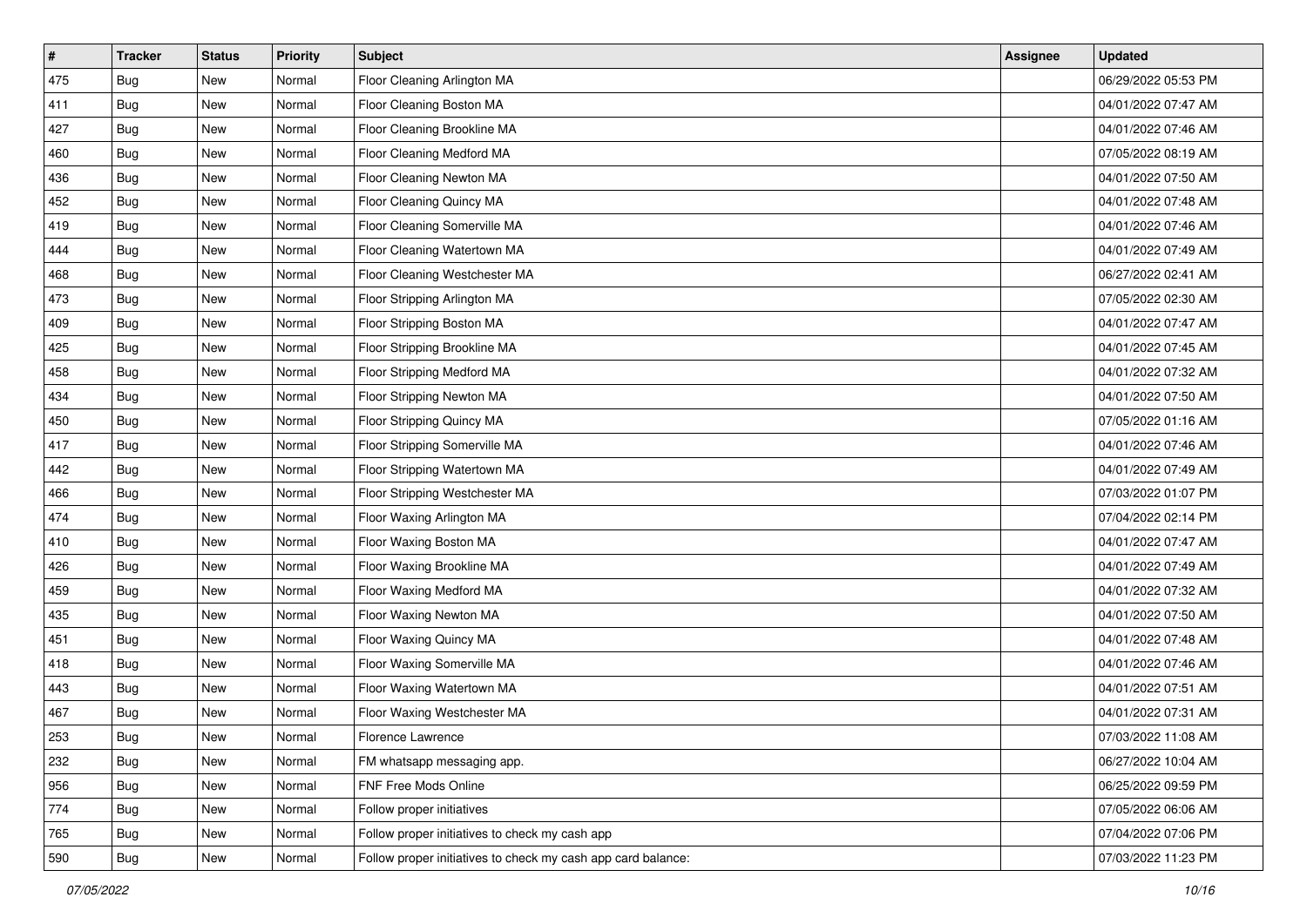| $\vert$ # | <b>Tracker</b> | <b>Status</b> | <b>Priority</b> | Subject                                                                          | Assignee | <b>Updated</b>      |
|-----------|----------------|---------------|-----------------|----------------------------------------------------------------------------------|----------|---------------------|
| 577       | <b>Bug</b>     | New           | Normal          | Follow these easy steps to make Admiral Casino Login                             |          | 07/03/2022 01:14 PM |
| 703       | Bug            | New           | Normal          | For real-time help, dial Facebook customer service number                        |          | 07/02/2022 07:08 PM |
| 157       | Bug            | New           | Normal          | Forget cash app pin                                                              |          | 07/05/2022 12:50 AM |
| 515       | <b>Bug</b>     | New           | Normal          | Fragment Nike Dunk High Tokyo Fake                                               |          | 07/05/2022 03:01 AM |
| 979       | Bug            | New           | Normal          | Free Gas Cards for the Unemployed                                                |          | 06/25/2022 09:02 PM |
| 980       | <b>Bug</b>     | New           | Normal          | Free Gas Cards for the Unemployed                                                |          | 06/28/2022 02:54 PM |
| 973       | Feature        | New           | Normal          | Free NFL Streaming Sites                                                         |          | 06/28/2022 06:27 AM |
| 219       | <b>Bug</b>     | New           | Normal          | Free Ringtones for Cell Phones.                                                  |          | 07/04/2022 10:18 PM |
| 781       | <b>Bug</b>     | New           | Normal          | Free Whatsapp Group to Join                                                      |          | 07/05/2022 02:19 AM |
| 923       | Bug            | New           | Normal          | frenchies for sale                                                               |          | 04/11/2022 02:35 PM |
| 957       | <b>Bug</b>     | New           | Normal          | From Where I Can Get Cheap Writing Services?                                     |          | 04/20/2022 05:06 AM |
| 789       | Bug            | New           | Normal          | Full version                                                                     |          | 07/04/2022 01:29 PM |
| 393       | Bug            | New           | Normal          | Furniture Assembly Services in Annapolis MD                                      |          | 04/01/2022 07:16 AM |
| 369       | <b>Bug</b>     | New           | Normal          | Furniture Assembly Services in Arlington County VA                               |          | 04/01/2022 07:12 AM |
| 357       | Bug            | New           | Normal          | Furniture Assembly Services in Baltimore MD                                      |          | 04/01/2022 07:12 AM |
| 375       | Bug            | New           | Normal          | Furniture Assembly Services in Fairfax VA                                        |          | 04/01/2022 07:18 AM |
| 405       | <b>Bug</b>     | New           | Normal          | Furniture Assembly Services in Gaithersburg MD                                   |          | 04/01/2022 07:47 AM |
| 381       | <b>Bug</b>     | New           | Normal          | Furniture Assembly Services in McLean VA                                         |          | 04/01/2022 07:17 AM |
| 399       | <b>Bug</b>     | New           | Normal          | Furniture Assembly Services in Potomac MD                                        |          | 04/01/2022 07:15 AM |
| 387       | <b>Bug</b>     | New           | Normal          | Furniture Assembly Services in Sterling VA                                       |          | 04/01/2022 07:18 AM |
| 363       | <b>Bug</b>     | New           | Normal          | Furniture Assembly Services in Washington DC                                     |          | 04/01/2022 07:13 AM |
| 849       | <b>Bug</b>     | New           | Normal          | FutEmax App Apk - Watch Soccer, Fantasy Football, And More On Your Mobile Device |          | 04/01/2022 09:04 AM |
| 683       | Feature        | New           | Normal          | Game creation                                                                    |          | 07/04/2022 05:02 PM |
| 1053      | <b>Bug</b>     | New           | Normal          | Game Geometry Dash                                                               |          | 05/26/2022 11:30 AM |
| 1118      | <b>Bug</b>     | New           | Normal          | <b>Gameplay Minecraft</b>                                                        |          | 06/27/2022 10:33 AM |
| 412       | <b>Bug</b>     | New           | Normal          | Germs Removal Boston MA                                                          |          | 04/01/2022 07:47 AM |
| 429       | <b>Bug</b>     | New           | Normal          | Germs Removal Brookline MA                                                       |          | 04/01/2022 07:51 AM |
| 428       | <b>Bug</b>     | New           | Normal          | Germs Removal Brookline MA                                                       |          | 04/01/2022 07:47 AM |
| 461       | Bug            | New           | Normal          | Germs Removal Medford MA                                                         |          | 07/04/2022 08:49 PM |
| 437       | <b>Bug</b>     | New           | Normal          | Germs Removal Newton MA                                                          |          | 04/01/2022 07:50 AM |
| 453       | Bug            | New           | Normal          | Germs Removal Quincy MA                                                          |          | 04/01/2022 07:48 AM |
| 420       | <b>Bug</b>     | New           | Normal          | Germs Removal Somerville MA                                                      |          | 04/01/2022 07:46 AM |
| 445       | <b>Bug</b>     | New           | Normal          | Germs Removal Watertown MA                                                       |          | 04/01/2022 07:49 AM |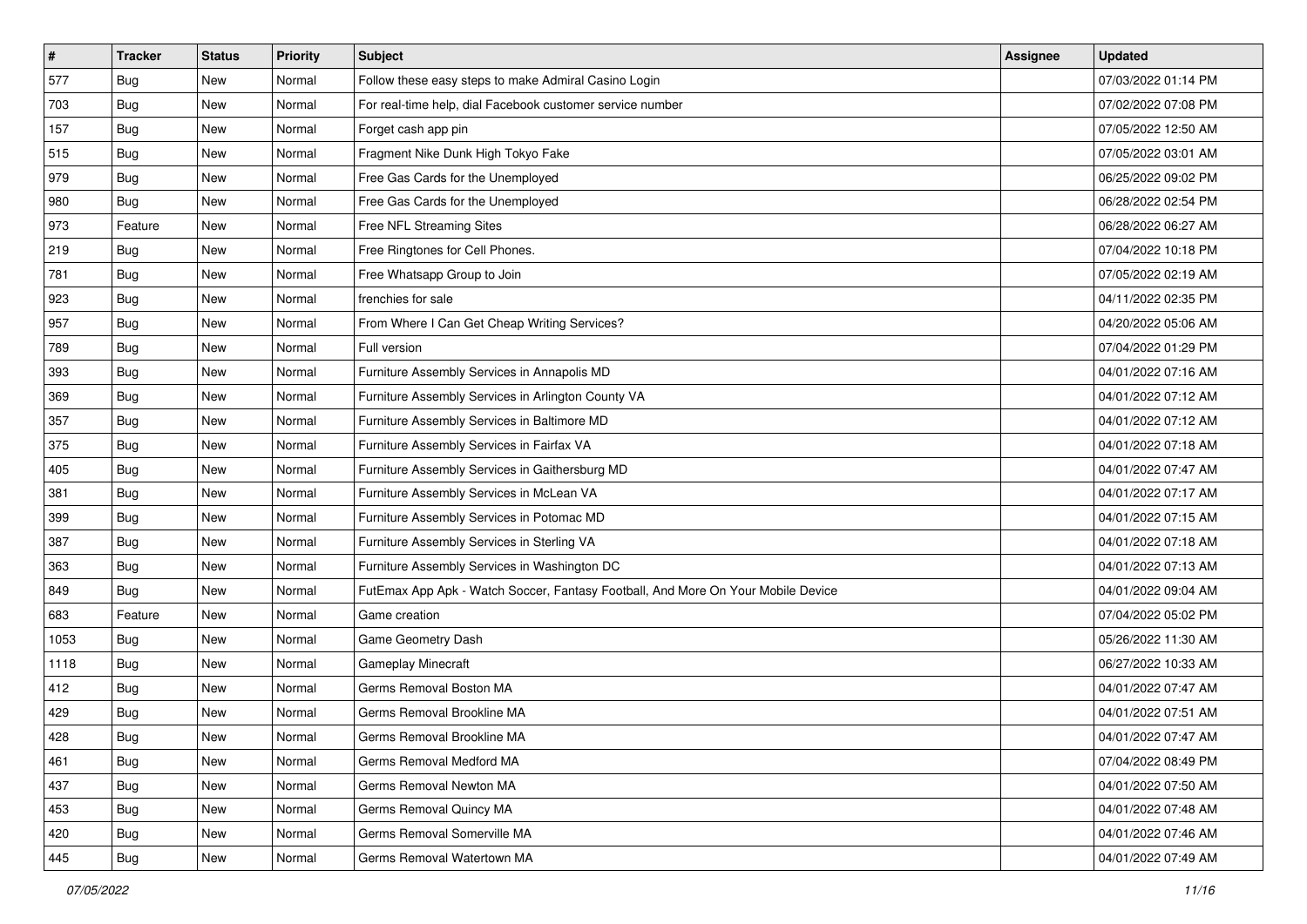| $\pmb{\sharp}$ | <b>Tracker</b> | <b>Status</b> | <b>Priority</b> | Subject                                                                                                                                                                                                                                        | <b>Assignee</b> | <b>Updated</b>      |
|----------------|----------------|---------------|-----------------|------------------------------------------------------------------------------------------------------------------------------------------------------------------------------------------------------------------------------------------------|-----------------|---------------------|
| 469            | <b>Bug</b>     | New           | Normal          | Germs Removal Westchester MA                                                                                                                                                                                                                   |                 | 07/04/2022 09:24 PM |
| 641            | Bug            | New           | Normal          | Get Best Economics Dissertation Writing Service                                                                                                                                                                                                |                 | 06/25/2022 10:04 AM |
| 489            | <b>Bug</b>     | New           | Normal          | Get cash app refund instantly if sent to the wrong person                                                                                                                                                                                      |                 | 07/04/2022 11:56 PM |
| 959            | <b>Bug</b>     | New           | Normal          | Get connected with cash app team-How to get money off cash app at walmart without card                                                                                                                                                         |                 | 06/27/2022 08:52 AM |
| 732            | <b>Bug</b>     | New           | Normal          | Get rectifications steps about why cash app transfer failed                                                                                                                                                                                    |                 | 07/04/2022 12:38 PM |
| 547            | Bug            | New           | Normal          | Get rid of the issue of cash app down by calling experts.                                                                                                                                                                                      |                 | 07/03/2022 01:22 PM |
| 543            | Feature        | New           | Normal          | Get tech assistance with customer support on ATT Yahoo email login issue.                                                                                                                                                                      |                 | 07/03/2022 09:55 PM |
| 668            | Bug            | New           | Normal          | Get to know Cash App Refund Process here                                                                                                                                                                                                       |                 | 06/29/2022 07:21 AM |
| 806            | Feature        | New           | Normal          | Go everywhere thanks to mapquest driving directions                                                                                                                                                                                            |                 | 07/03/2022 01:42 AM |
| 965            | Bug            | New           | Normal          | Go with cash app customer service to know where I can load my cash app card                                                                                                                                                                    |                 | 06/28/2022 04:30 AM |
| 892            | <b>Bug</b>     | New           | Normal          | Good game                                                                                                                                                                                                                                      |                 | 07/01/2022 10:25 AM |
| 903            | Feature        | New           | Normal          | Good game                                                                                                                                                                                                                                      |                 | 04/11/2022 08:39 AM |
| 901            | Feature        | New           | Normal          | good game ever                                                                                                                                                                                                                                 |                 | 07/02/2022 11:59 PM |
| 900            | Feature        | New           | Normal          | good game ever                                                                                                                                                                                                                                 |                 | 04/02/2022 11:59 AM |
| 834            | <b>Bug</b>     | <b>New</b>    | Normal          | Grasp the secret to relieve stress and fatigue                                                                                                                                                                                                 |                 | 04/01/2022 08:57 AM |
| 1140           | Feature        | New           | Normal          | GTA San Andreas Mod Apk                                                                                                                                                                                                                        |                 | 07/04/2022 04:20 AM |
| 1139           | Feature        | <b>New</b>    | Normal          | GTA San Andreas Mod Apk                                                                                                                                                                                                                        |                 | 07/02/2022 04:58 AM |
| 1138           | Feature        | New           | Normal          | GTA San Andreas Mod Apk                                                                                                                                                                                                                        |                 | 07/02/2022 04:56 AM |
| 285            | <b>Bug</b>     | New           | Normal          | Have you ever written an essay?                                                                                                                                                                                                                |                 | 07/05/2022 06:42 AM |
| 137            | <b>Bug</b>     | New           | Normal          | hcbets                                                                                                                                                                                                                                         |                 | 04/01/2022 07:52 AM |
| 177            | Feature        | New           | Normal          | HD lace silky straight human hair wig                                                                                                                                                                                                          |                 | 04/01/2022 08:41 AM |
| 492            | <b>Bug</b>     | New           | Normal          | HD Streamz MOD APK v3.5.5 (Keine Werbung)                                                                                                                                                                                                      |                 | 07/04/2022 07:17 AM |
| 295            | Bug            | New           | Normal          | Headliner Repair Services in Jonesboro GA                                                                                                                                                                                                      |                 | 04/01/2022 07:21 AM |
| 305            | <b>Bug</b>     | New           | Normal          | Headliner Repair Services in Norcross GA                                                                                                                                                                                                       |                 | 04/01/2022 07:19 AM |
| 182            | Bug            | New           | Normal          | <b>Healthcare Custom Writing Services</b>                                                                                                                                                                                                      |                 | 07/02/2022 06:37 AM |
| 181            | Bug            | New           | Normal          | <b>Healthcare Custom Writing Services</b>                                                                                                                                                                                                      |                 | 07/04/2022 11:10 PM |
| 627            | <b>Bug</b>     | New           | Normal          | <b>HELO</b>                                                                                                                                                                                                                                    |                 | 07/04/2022 04:25 AM |
| 544            | <b>Bug</b>     | New           | Normal          | Hey! I had a very cool idea to order our general picture on canvas for my family as a gift. But couldn't find a good<br>one. Once my friend advised me this article in which I found what I was looking for and gave a cool gift to my family. |                 | 06/27/2022 04:10 AM |
| 187            | <b>Bug</b>     | New           | Normal          | High Quality Replic 350 V2 Carbon                                                                                                                                                                                                              |                 | 04/01/2022 08:40 AM |
| 508            | Bug            | New           | Normal          | hire a professional dissertation help                                                                                                                                                                                                          |                 | 07/03/2022 11:37 PM |
| 195            | <b>Bug</b>     | New           | Normal          | homoeobazaar                                                                                                                                                                                                                                   |                 | 04/01/2022 08:23 AM |
| 186            | Feature        | New           | Normal          | homoeobazaar                                                                                                                                                                                                                                   |                 | 06/28/2022 04:29 PM |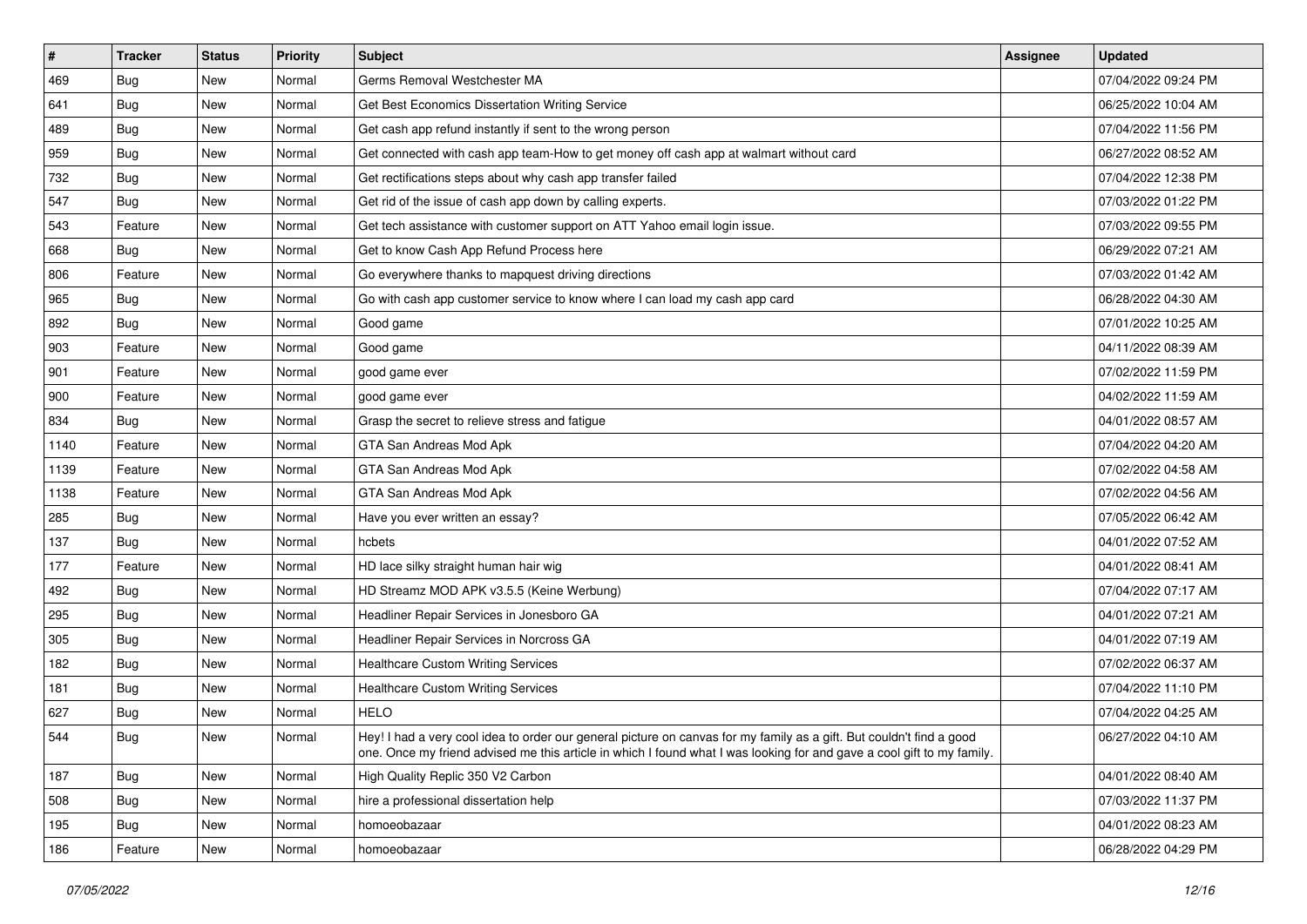| $\sharp$ | <b>Tracker</b> | <b>Status</b> | <b>Priority</b> | Subject                                                                          | <b>Assignee</b> | <b>Updated</b>      |
|----------|----------------|---------------|-----------------|----------------------------------------------------------------------------------|-----------------|---------------------|
| 180      | Feature        | New           | Normal          | homoeobazaar                                                                     |                 | 07/04/2022 09:49 PM |
| 196      | <b>Bug</b>     | New           | Normal          | Homoeobazaar For Homeopathy Medicines                                            |                 | 07/03/2022 01:07 AM |
| 919      | Feature        | New           | Normal          | How can I check my Cash App card balance by dialing a number?                    |                 | 04/10/2022 09:07 AM |
| 589      | <b>Bug</b>     | New           | Normal          | How can I get the cash app phone number of customer support?                     |                 | 06/30/2022 12:20 AM |
| 631      | <b>Bug</b>     | New           | Normal          | How Can I Load Cash App Card at Walmart straight away?                           |                 | 07/05/2022 04:34 AM |
| 630      | <b>Bug</b>     | New           | Normal          | How Can I Load Cash App Card at Walmart straight away?                           |                 | 06/26/2022 12:04 AM |
| 629      | Bug            | New           | Normal          | How Can I Load Cash App Card at Walmart straight away?                           |                 | 07/03/2022 11:06 PM |
| 933      | Bug            | New           | Normal          | How Can I Watch Movies on My Mobile Phone                                        |                 | 06/24/2022 12:55 AM |
| 706      | <b>Bug</b>     | New           | Normal          | How Can You Cancel A Cash App Payment Without Any Prior Information?             |                 | 07/05/2022 03:46 AM |
| 971      | Bug            | New           | Normal          | How Do I Check Balance On Cash App Card With Optimum Ease?                       |                 | 06/27/2022 08:16 PM |
| 783      | <b>Bug</b>     | New           | Normal          | How Do I Determine The Reasons And Solutions To Fix Cash App Transfer Failed?    |                 | 07/05/2022 04:03 AM |
| 1106     | <b>Bug</b>     | New           | Normal          | How Do I Get Cash App ++ Without Confronting Any Technical Glitches?             |                 | 06/25/2022 09:53 PM |
| 719      | Bug            | New           | Normal          | How Do I Send \$5000 Through Cash App Account With Ease?                         |                 | 07/03/2022 02:41 PM |
| 758      | <b>Bug</b>     | New           | Normal          | How Do I Study Consistently For Hours?                                           |                 | 06/27/2022 12:49 AM |
| 737      | <b>Bug</b>     | New           | Normal          | How Do I Talk To A Live Person At Facebook If Anything Is Doubtful?              |                 | 06/27/2022 09:59 PM |
| 1087     | <b>Bug</b>     | New           | Normal          | How do new writers start out?                                                    |                 | 06/29/2022 10:43 AM |
| 796      | <b>Bug</b>     | New           | Normal          | How Does Cash App ++ actually work and What is the process of it                 |                 | 07/02/2022 11:27 PM |
| 720      | Bug            | New           | Normal          | How does Cash App Phone Number provide a quick treatment?                        |                 | 07/04/2022 12:42 PM |
| 524      | <b>Bug</b>     | New           | Normal          | How Does Google Account Recovery Work If Your Account Is Hacked?                 |                 | 07/02/2022 11:49 PM |
| 733      | <b>Bug</b>     | New           | Normal          | How does one go about getting a book deal?                                       |                 | 06/28/2022 06:35 PM |
| 594      | Feature        | New           | Normal          | How does research proposal help online make it easy for me?                      |                 | 07/02/2022 03:15 PM |
| 928      | <b>Bug</b>     | New           | Normal          | How Does Sutton Bank Cash App Customer Service Help In Answering Your Questions? |                 | 04/12/2022 11:36 AM |
| 215      | Bug            | New           | Normal          | How For Top Level Cell Phone For You                                             |                 | 06/27/2022 09:19 PM |
| 212      | Feature        | New           | Normal          | How good is the market for gaming mobile apps at the moment?                     |                 | 05/17/2022 11:09 AM |
| 633      | Bug            | New           | Normal          | How i can i solve my issue                                                       |                 | 04/01/2022 09:38 AM |
| 742      | Bug            | New           | Normal          | How Long Does Cash App Support Take To Respond For A Better Support?             |                 | 07/04/2022 11:48 PM |
| 916      | <b>Bug</b>     | New           | Normal          | How long does it take to write a book?                                           |                 | 04/07/2022 12:15 PM |
| 738      | <b>Bug</b>     | New           | Normal          | How Much Amount Do I Get Using The Referral Code For Cash App?                   |                 | 06/27/2022 03:58 PM |
| 217      | <b>Bug</b>     | New           | Normal          | How this service matter most?                                                    |                 | 07/01/2022 03:35 PM |
| 1115     | <b>Bug</b>     | New           | Normal          | How to access your saved favorite Tiktok                                         |                 | 06/28/2022 03:59 PM |
| 784      | Bug            | New           | Normal          | How To Add Money On Cash App Card And Check The Funds?                           |                 | 07/04/2022 01:54 PM |
| 762      | <b>Bug</b>     | New           | Normal          | How To Add Money To A Cash App Card If Struggling With Low Amount?               |                 | 06/29/2022 10:53 AM |
| 678      | <b>Bug</b>     | New           | Normal          | How to be a winner in buidnow gg                                                 |                 | 07/02/2022 01:45 PM |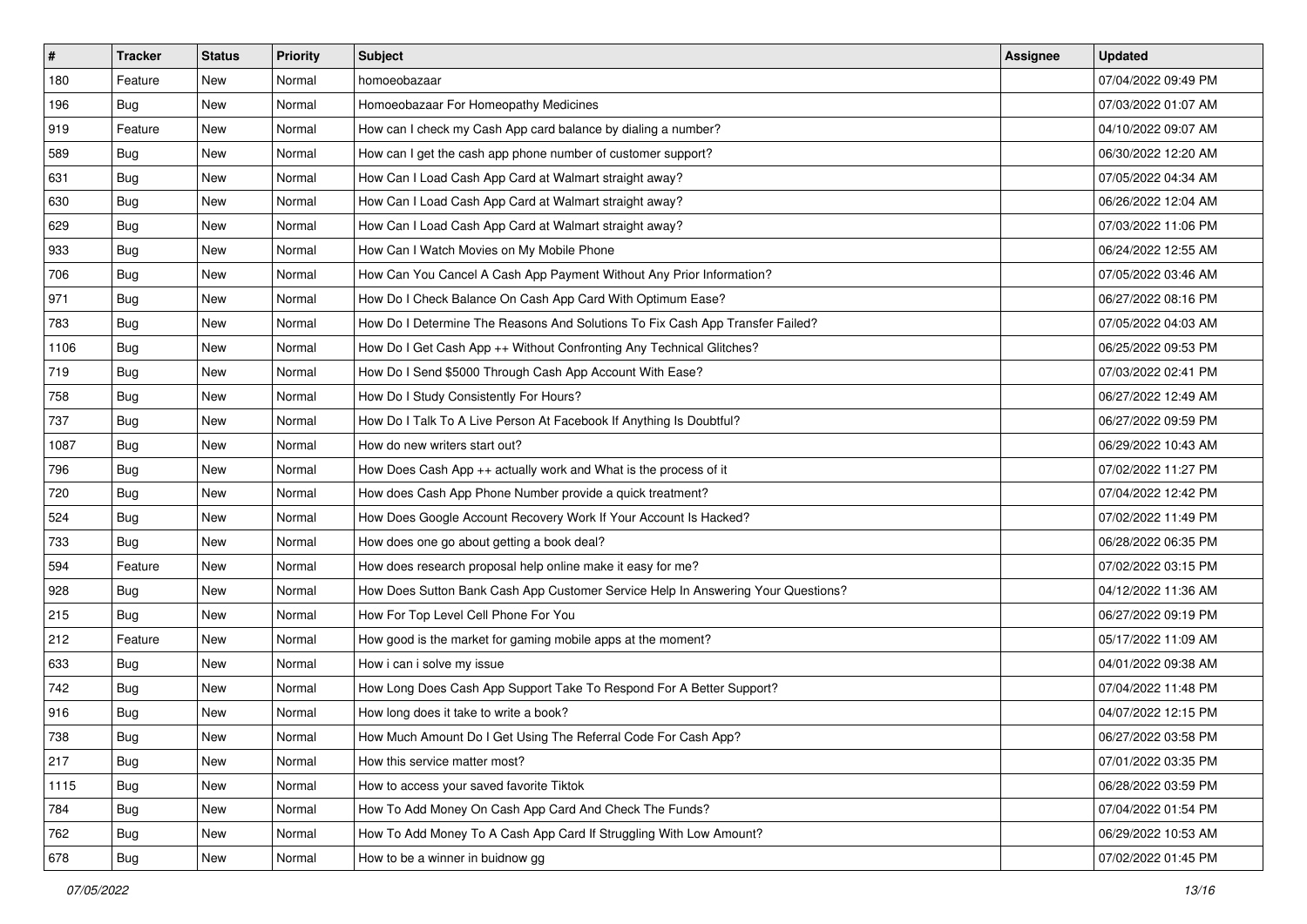| $\sharp$ | Tracker    | <b>Status</b> | <b>Priority</b> | Subject                                                                    | <b>Assignee</b> | <b>Updated</b>      |
|----------|------------|---------------|-----------------|----------------------------------------------------------------------------|-----------------|---------------------|
| 972      | <b>Bug</b> | New           | Normal          | How To Borrow Money From The Cash App? Get To Know About The Same          |                 | 04/25/2022 07:30 AM |
| 852      | <b>Bug</b> | New           | Normal          | How to cancel your French Bee flight within 24 hours?                      |                 | 04/01/2022 09:13 AM |
| 882      | Bug        | New           | Normal          | How to change bank account on cash app?                                    |                 | 04/01/2022 09:16 AM |
| 906      | <b>Bug</b> | New           | Normal          | How To Change Cash App From Business To Personal Account For Any Reasons?  |                 | 04/04/2022 09:57 AM |
| 1009     | Bug        | New           | Normal          | How to change routing number on Cash App?                                  |                 | 05/11/2022 07:13 AM |
| 1025     | <b>Bug</b> | New           | Normal          | how to change the logo in wordpress                                        |                 | 06/25/2022 06:20 PM |
| 518      | Bug        | New           | Normal          | How To Check The Balance Of Cash App Account By Taking Cash App Support?   |                 | 07/04/2022 10:21 AM |
| 1024     | <b>Bug</b> | New           | Normal          | How to choose the right broker                                             |                 | 06/25/2022 06:23 PM |
| 533      | <b>Bug</b> | New           | Normal          | How to complete the homework assignments in economics in the easiest way?  |                 | 06/30/2022 07:33 PM |
| 229      | Feature    | New           | Normal          | How To Delete Cash App Account? - Check Out the Steps In Detail            |                 | 06/28/2022 07:06 PM |
| 1101     | <b>Bug</b> | New           | Normal          | How to Delete Cash App History at once?                                    |                 | 06/27/2022 01:33 PM |
| 697      | <b>Bug</b> | New           | Normal          | How to Descargar Pura TV For Android                                       |                 | 07/02/2022 11:53 AM |
| 984      | <b>Bug</b> | New           | Normal          | How to disable, permanently delete Twitter account on phone, PC            |                 | 07/04/2022 07:11 AM |
| 608      | Feature    | New           | Normal          | How To Do Hotmail Password Reset Without Phone Number?                     |                 | 06/28/2022 07:39 AM |
| 826      | <b>Bug</b> | New           | Normal          | How to Dowload MXL TV Premium                                              |                 | 05/26/2022 03:34 PM |
| 966      | <b>Bug</b> | New           | Normal          | How to Download the Filmes                                                 |                 | 06/27/2022 03:25 AM |
| 1129     | <b>Bug</b> | New           | Normal          | how to enable direct deposit on cash app?                                  |                 | 06/28/2022 10:44 AM |
| 591      | Bug        | New           | Normal          | How To Find Facebook Modifications For Your Spotify Premium Apk?           |                 | 07/01/2022 05:19 AM |
| 541      | <b>Bug</b> | New           | Normal          | How to fix the cash app payment failed errors?                             |                 | 07/05/2022 04:55 AM |
| 574      | <b>Bug</b> | New           | Normal          | How to fix the Epson printer offline issue due to a wired connection?      |                 | 06/29/2022 10:23 AM |
| 241      | Feature    | New           | Normal          | How to get a complete solution of Big Ideas Math Answers?                  |                 | 04/01/2022 08:15 AM |
| 1069     | <b>Bug</b> | New           | Normal          | how to get cash app support phone number 24*7 available                    |                 | 06/29/2022 05:37 PM |
| 1079     | Bug        | New           | Normal          | How to get cheap psychology assignment?                                    |                 | 06/15/2022 06:00 AM |
| 1014     | <b>Bug</b> | New           | Normal          | how to get chime routing and account number ? chime routing number florida |                 | 05/11/2022 12:42 PM |
| 785      | Bug        | New           | Normal          | How To Get Money Off Cash App Without Card Or With A Card?                 |                 | 07/02/2022 07:16 AM |
| 693      | Feature    | New           | Normal          | How To Get My Money Back From The Cash App To Your Wallet?                 |                 | 07/04/2022 05:41 PM |
| 1039     | <b>Bug</b> | New           | Normal          | How to Get Tickmill Bonuses for Free                                       |                 | 05/26/2022 05:43 PM |
| 565      | <b>Bug</b> | New           | Normal          | How To Install RepelisPlus On Your Android Phone?                          |                 | 06/30/2022 02:26 PM |
| 564      | <b>Bug</b> | New           | Normal          | How To Install RepelisPlus On Your Android Phone?                          |                 | 07/02/2022 11:29 PM |
| 885      | Bug        | New           | Normal          | How to Install the Tele Latino App For Android                             |                 | 03/28/2022 04:10 AM |
| 696      | Bug        | New           | Normal          | How to Install the TuMangaOnline App                                       |                 | 07/05/2022 03:41 AM |
| 747      | <b>Bug</b> | New           | Normal          | How to Install Tyflex Plus on Your Android Device                          |                 | 07/03/2022 07:14 PM |
| 709      | <b>Bug</b> | New           | Normal          | How To Load Cash App Card At Walmart Without Having To Face Any Hassle?    |                 | 07/05/2022 07:45 AM |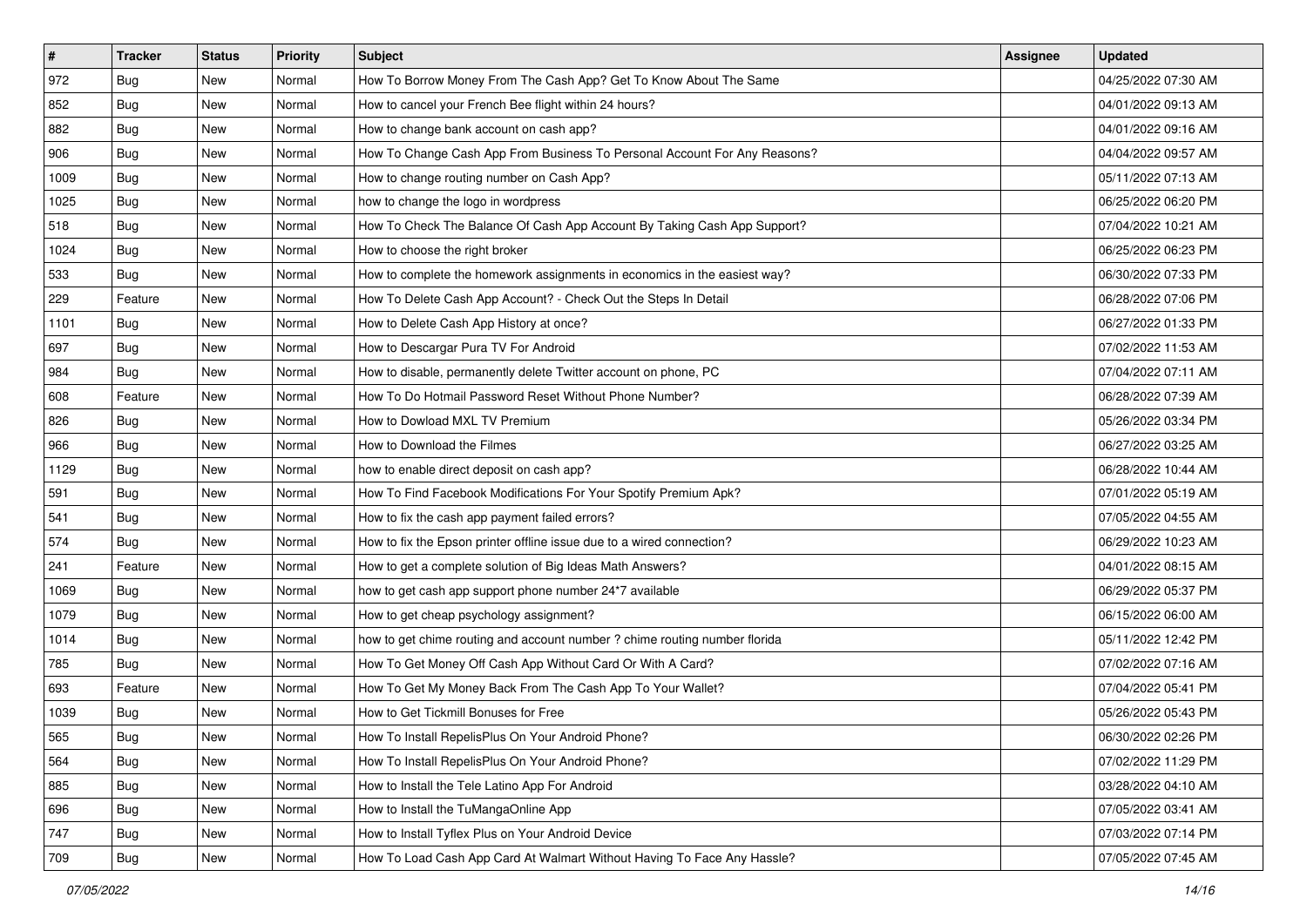| $\vert$ # | <b>Tracker</b> | <b>Status</b> | <b>Priority</b> | Subject                                                                                      | Assignee | <b>Updated</b>      |
|-----------|----------------|---------------|-----------------|----------------------------------------------------------------------------------------------|----------|---------------------|
| 763       | <b>Bug</b>     | New           | High            | How to Make a Ringtone on Your iPhone                                                        |          | 07/05/2022 07:00 AM |
| 1032      | Bug            | New           | Normal          | How To Play The Wordle Game                                                                  |          | 05/17/2022 10:37 AM |
| 810       | Feature        | New           | Normal          | how to remove viruses from a phone                                                           |          | 07/04/2022 07:35 PM |
| 854       | Bug            | New           | Normal          | How To Resolve Password Problems Through Facebook Customer Service?                          |          | 04/09/2022 06:11 PM |
| 1042      | Bug            | New           | Normal          | How to set up direct deposit on cash app?                                                    |          | 05/25/2022 01:17 PM |
| 267       | Bug            | New           | Normal          | How To Use Internet Radio Services To Listen To Your Favorite Songs                          |          | 07/05/2022 05:56 AM |
| 1080      | Bug            | New           | Normal          | How to use Math Wallet   Nexo wallet   CoinTiger Exchange                                    |          | 06/15/2022 11:56 AM |
| 1060      | Bug            | New           | Normal          | How to Use Panda Helper to Speed Up Your iOS                                                 |          | 05/28/2022 09:12 AM |
| 689       | Bug            | New           | Normal          | How to use twitch.tv/activate?                                                               |          | 07/04/2022 12:58 PM |
| 688       | Bug            | New           | Normal          | How to use twitch.tv/activate?                                                               |          | 07/05/2022 04:19 AM |
| 687       | <b>Bug</b>     | New           | Normal          | How to use twitch.tv/activate?                                                               |          | 07/04/2022 11:40 PM |
| 117       | Bug            | New           | Normal          | How to Watch Cowboys vs Cardinals Game Live Stream FREE TV                                   |          | 04/01/2022 08:08 AM |
| 1135      | Bug            | New           | Normal          | How to word games - 5 letter words                                                           |          | 07/01/2022 05:52 AM |
| 238       | <b>Bug</b>     | New           | Low             | HP Printer Assistant Software   Download & Install HP Assistant                              |          | 04/01/2022 08:16 AM |
| 236       | Bug            | <b>New</b>    | Normal          | HP Printer Assistant Software   Download & Install HP Assistant                              |          | 04/01/2022 08:16 AM |
| 235       | Bug            | New           | Low             | HP Printer Assistant Software   Download & Install HP Assistant                              |          | 07/04/2022 06:32 PM |
| 237       | Feature        | New           | Normal          | HP Printer Assistant Software   Download & Install HP Assistant                              |          | 07/05/2022 06:34 AM |
| 124       | <b>Bug</b>     | New           | Normal          | https://www.bigmarker.com/ustvpass/LIVE-Atlanta-Falcons-vs-Carolina-Panthers-NFL-Week-8-Game |          | 04/01/2022 07:55 AM |
| 123       | <b>Bug</b>     | New           | Normal          | https://www.reddit.com/r/NRLgrandfinal2020/                                                  |          | 07/02/2022 10:05 PM |
| 711       | <b>Bug</b>     | New           | Normal          | Human Fall Flat Apk Download                                                                 |          | 07/01/2022 01:14 AM |
| 736       | Bug            | New           | Normal          | I Want to Edit in My Website (transfer-factor.net) Unfortunately, Unable to Edit It          |          | 06/24/2022 07:32 AM |
| 1031      | Bug            | New           | Normal          | <b>IAFT Traders Union</b>                                                                    |          | 05/16/2022 03:14 PM |
| 1030      | Bug            | New           | Normal          | <b>IAFT Traders Union</b>                                                                    |          | 05/16/2022 03:13 PM |
| 1104      | <b>Bug</b>     | New           | Normal          | Idle game fix bug                                                                            |          | 06/26/2022 06:52 PM |
| 1103      | <b>Bug</b>     | New           | Normal          | Idle game fix bug                                                                            |          | 06/25/2022 09:08 PM |
| 604       | Bug            | New           | Normal          | Idle Game Online                                                                             |          | 07/03/2022 01:49 PM |
| 525       | <b>Bug</b>     | New           | Normal          | If you don't have a QR code: How to activate cash app card in app                            |          | 07/04/2022 05:38 PM |
| 1072      | <b>Bug</b>     | New           | Normal          | ij.start canon                                                                               |          | 06/21/2022 06:56 PM |
| 1013      | <b>Bug</b>     | New           | Normal          | ij.start canon                                                                               |          | 05/11/2022 11:31 AM |
| 950       | Bug            | New           | Normal          | ij.start canon                                                                               |          | 07/04/2022 04:29 PM |
| 943       | Bug            | New           | Normal          | ij.start canon                                                                               |          | 04/13/2022 08:52 AM |
| 846       | Feature        | New           | Normal          | ij.start canon                                                                               |          | 04/01/2022 08:58 AM |
| 748       | <b>Bug</b>     | New           | Normal          | Il y a quelques façons d'obtenir des sonneries gratuites pour votre iPhone                   |          | 06/26/2022 11:24 PM |